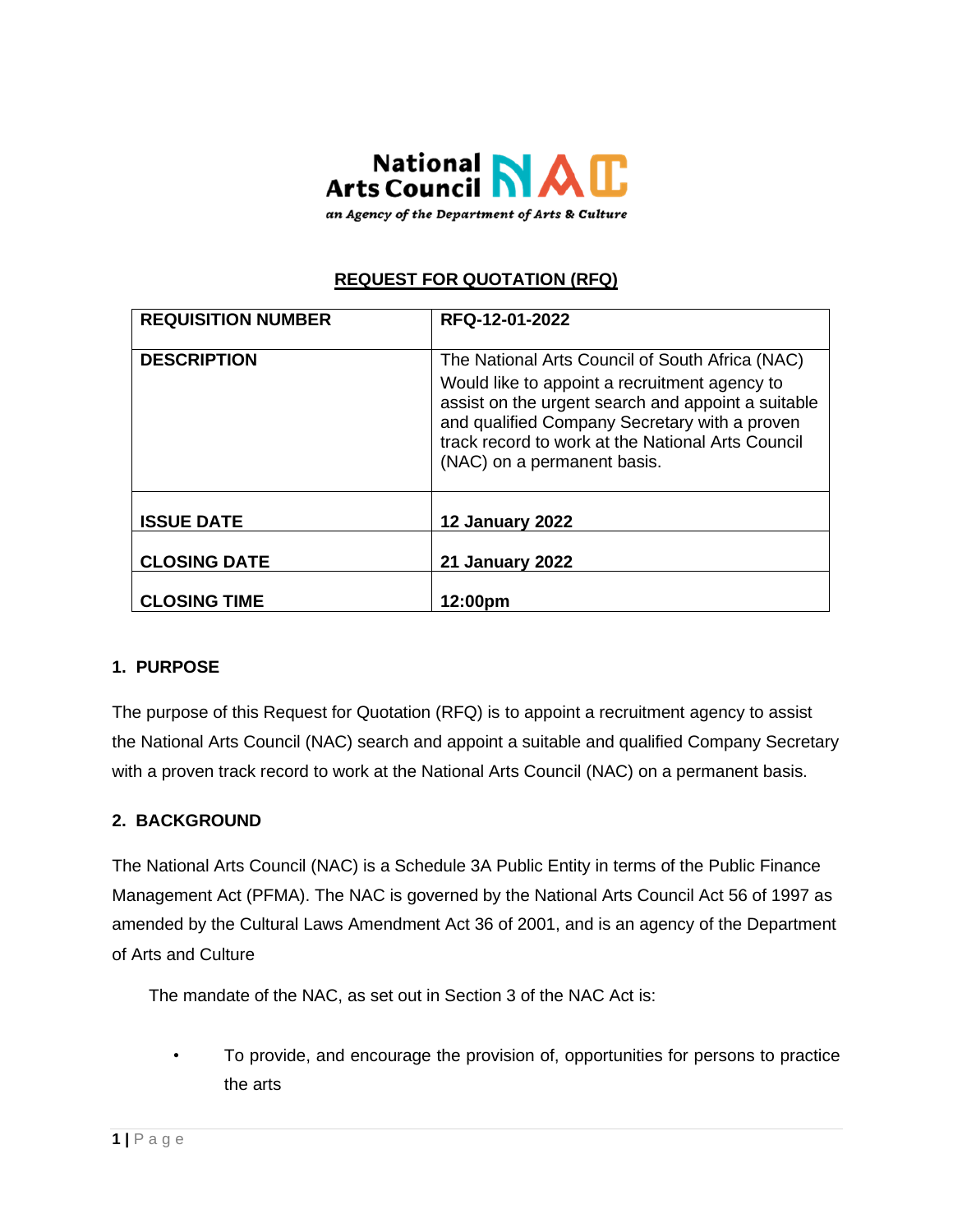- To promote the appreciation, understanding and enjoyment of the arts
- To promote the general application of the arts in the community
- To foster the expression of a national identity and consciousness by means of the arts
- To uphold and promote the right of any person to freedom in the practice of the arts
- To give the historically disadvantaged such additional help and resources as are required to give them greater access to the arts
- To address historical imbalances in providing infrastructure for the promotion of the arts
- To promote and facilitate national and international liaison between individuals and institutions in respect of the arts;
- To develop and promote the arts and to encourage excellence in regard to these

The Accounting Authority of the NAC is the Council which is established in terms of Section 4 of the NAC Act.

## **3. SCOPE OF WORK AND TERMS OF REFERENCE**

The search process needs to be intensive and systematic, focussing on the specifics stated below of the incumbent and beyond.

The incumbent must have strong knowledge of statutory and regulatory requirements. In addition to this, the successful incumbent is responsible to provide a professional secretariat function to the Council and Sub Committees and that decisions of the Council are implemented in accordance with legislative requirements and corporate governance best practices.

#### **Additional role requirements are**

- Provide efficient and effective support to council
- Ensure that the NAC is in compliance with legislative and regulatory frameworks
- Provide legal advice and litigation management to the National Arts Council
- Employee capacity building and performance management
- Guide Council and Committees as per their fiduciary and governance duties, responsibilities and powers.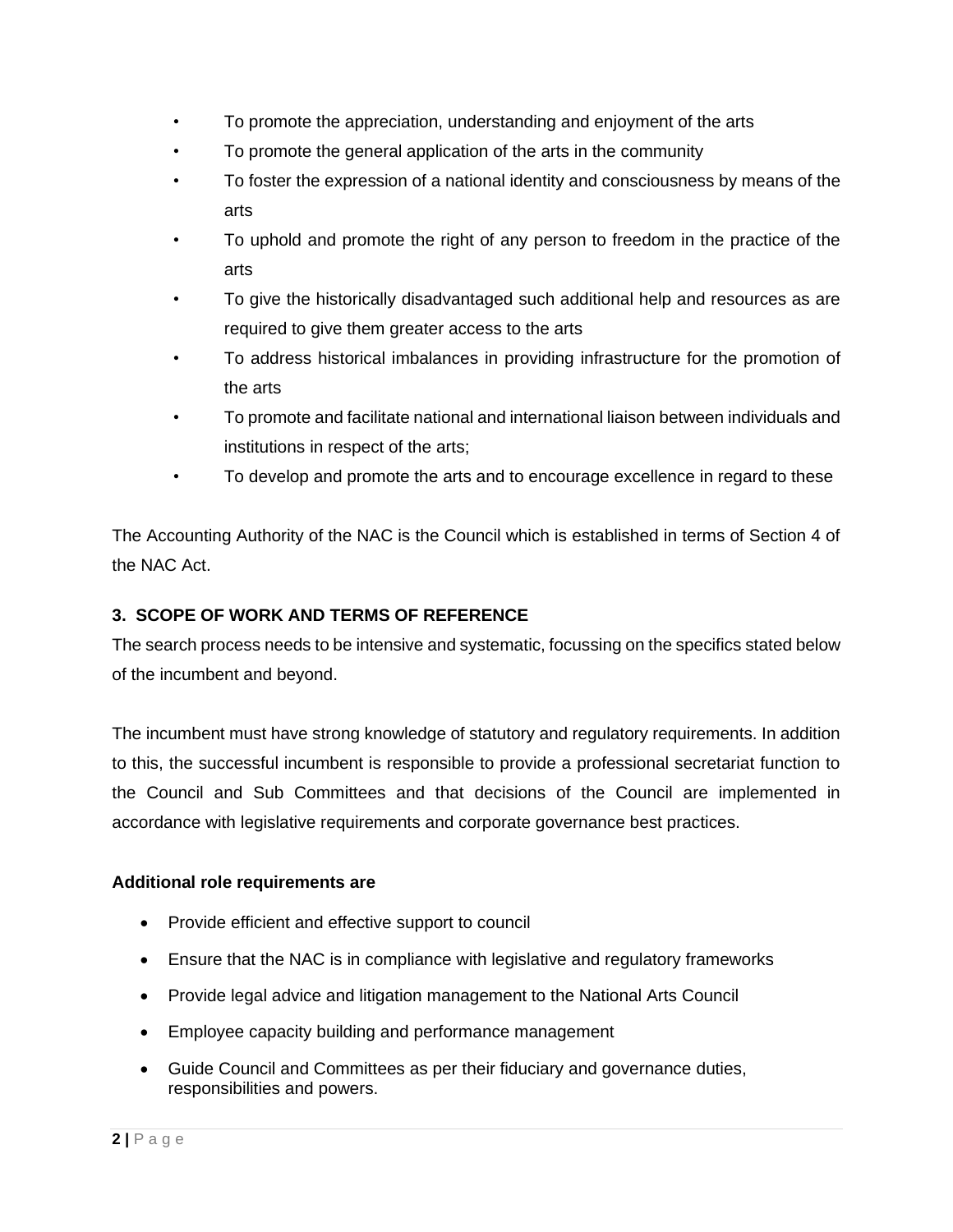- Responsible for ensuring corporate governance during Council deliberations.
- Draft Council and Committee Structures and terms of reference.
- Schedule and coordinate Council and Committee meetings.
- Oversee the timeous distribution of Council and Committee packs.
- Coordinate strategic planning sessions with the Council and Management.
- Take minutes of Council and Committee meetings accurate record send for approval and circulate timeously.
- Facilitate the implementation of decisions.
- Oversee the induction process and training of new Council and Committee members.
- Assist the CEO in following up on the implementation of the decision of the Council.
- Complying with the provisions of the Public Finance Management Act.
- Knowledge and understanding of Government regulations, PFMA and Corporate governance.
- Understating and sensitivity towards previously disadvantaged communities.
- Understanding of socio-political issues.
- Advanced Microsoft Office skills.

#### **Minimum education required**

- LLB Degree, equivalent NQF 8 qualification or relevant Degree
- CIS (Desirable)

#### **Required experience**

- 5 Years' relevant experience in this Secretariat and Legal counselling field
- 4-6 Years' knowledge of governance issues within the public sector

#### **Knowledge areas**

| <b>PFMA</b>                       | Essential |
|-----------------------------------|-----------|
| <b>Strategic Management</b>       | Essential |
| Legal, Compliance and Governance  | Essential |
| Policy support                    | Essential |
| Administrative support to council | Essential |

#### **Skills**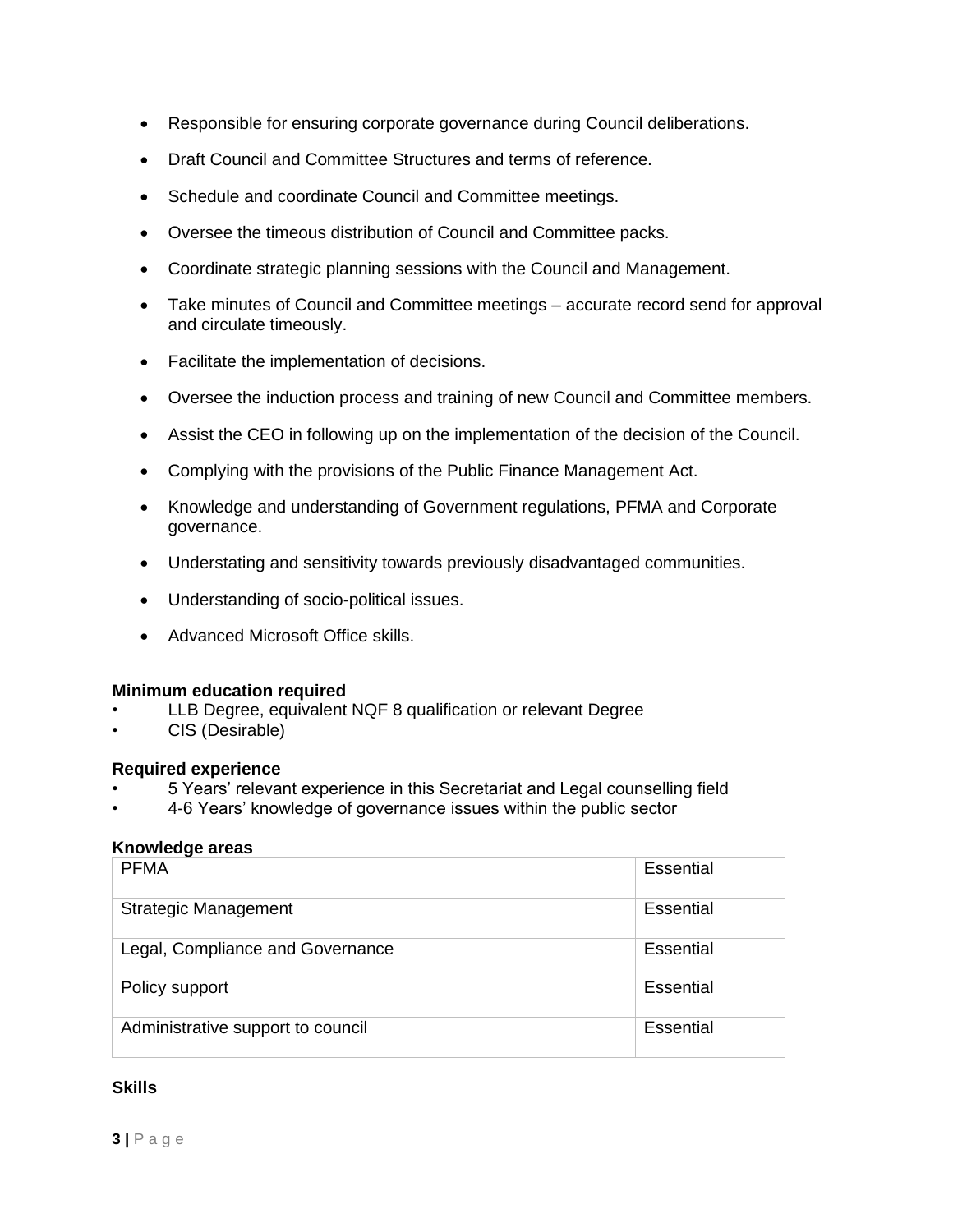| Minute taking and record keeping | Essential |
|----------------------------------|-----------|
| Policy and contract drafting     | Essential |
| Legal advice for Board members   | Essential |
| <b>MS Office</b>                 | Essential |

## **4. FUNCTIONALITY EVALUATION CRITERIA**

- Supporting material must be provided for the below elements.
- Only bidders scoring 70 points and above on pre-qualification criteria will be considered for price evaluation and BBBEE.

|           | <b>Evaluation Criteria</b>                                      |               |
|-----------|-----------------------------------------------------------------|---------------|
| <b>NO</b> | <b>CRITERIA</b>                                                 | <b>WEIGHT</b> |
| 1.        | <b>Company Profile</b>                                          | (20)          |
|           | Provide company profile indicating how long the                 |               |
|           | company has been in existence. (10)                             |               |
|           | Showcase of work undertaken for a similar entity or             |               |
|           | Government Department. (10)                                     |               |
| 2.        | <b>Delivery Mechanism</b>                                       |               |
|           | Provide a proposal encompassing the following:                  |               |
|           | Search process                                                  | (20)          |
|           | Terms and conditions outlining amongst others the               | (10)          |
|           | Psychometric assessment, Guarantee, Confidentiality, etc.       |               |
|           | Outline of the Research Team                                    | (10)          |
|           | Placement fee structure                                         | (10)          |
| 3.        | <b>Capacity to Deliver</b>                                      | (20)          |
|           | Provide qualifications, CV and experience of personnel who will |               |
|           | be assigned to the project showcasing the following levels:     |               |
|           | 5 years and more in the industry (20)                           |               |
|           | 3-5 years in the industry (15)                                  |               |
|           |                                                                 |               |
| 4.        | <b>References</b>                                               | (10)          |
|           | Provide at least 5 references where you successfully placed     |               |
|           | Senior/Executive managers.                                      |               |

**NB**: Only qualifying quotations will be evaluated for 80/20 preference points, in terms of the preference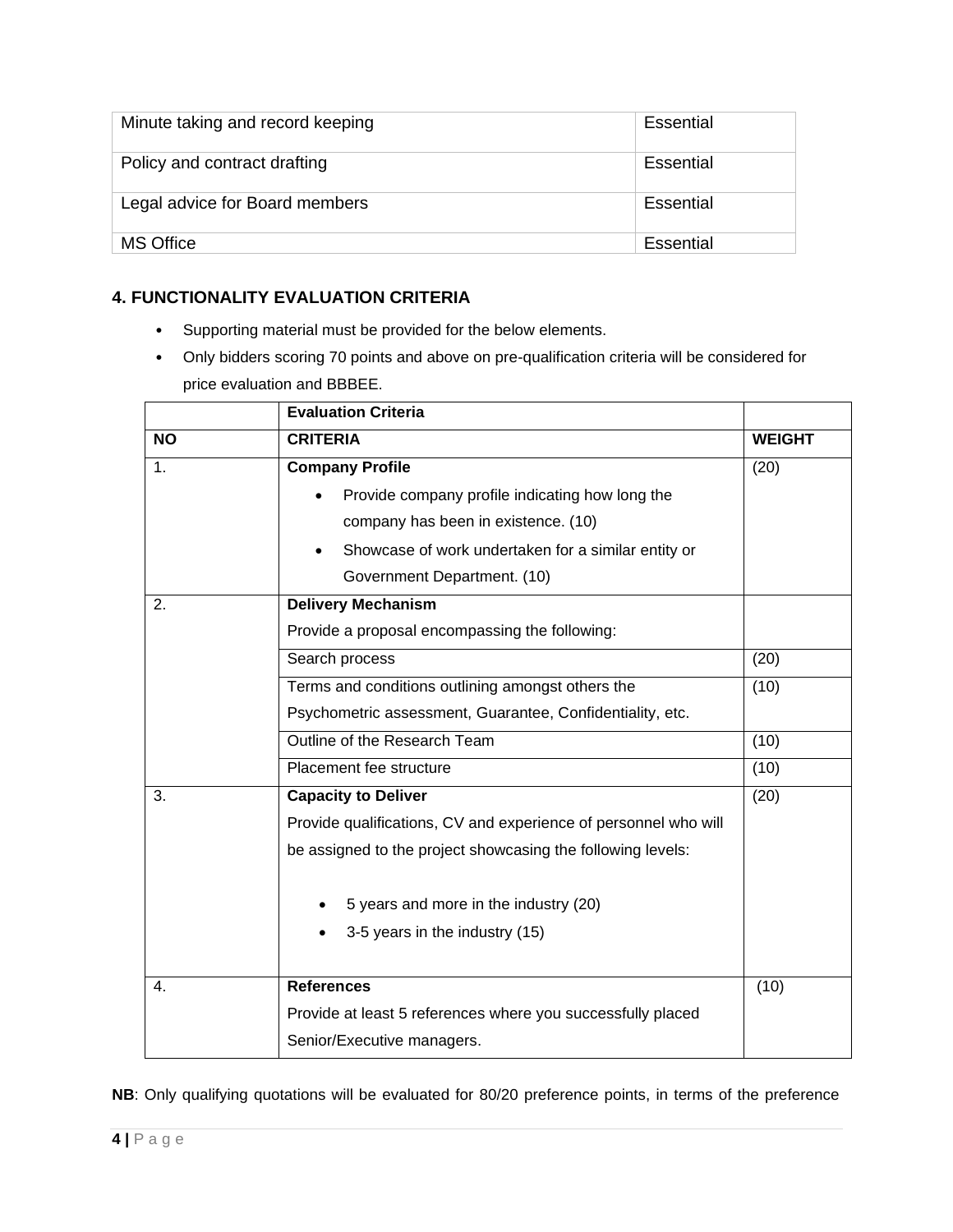point system described in the PPPFA.

#### **5. PRICE AND PREFERENCE POINTS EVALUATION**

|                | <b>Preference Point Criteria</b>               | <b>Points</b><br><b>Allocation</b> |
|----------------|------------------------------------------------|------------------------------------|
|                | Price                                          | 80                                 |
| $\overline{2}$ | Broad-Based Black Economic Empowerment (BBBEE) | 20                                 |
|                | <b>Total Points</b>                            | 100                                |

#### **6. PRICING SCHEDULE :**

| Item<br>No.                         | Description                          | Quantity | Unit Price / Rate | <b>Total Price</b> |
|-------------------------------------|--------------------------------------|----------|-------------------|--------------------|
| 1.                                  | Placement fee                        |          |                   |                    |
|                                     |                                      |          |                   |                    |
| TOTAL PRICE FOR QUOTATION (EXC VAT) |                                      |          | R                 |                    |
|                                     | TOTAL PRICE FOR QUOTATION (INCL VAT) |          | R                 |                    |
|                                     |                                      |          |                   |                    |

#### **Points awarded for B-BBEE Status Level of Contribution**

 In terms of Regulation 5 (2) and 6 (2) of the Preferential Procurement Regulations, preference points must be awarded to a bidder for attaining the B-BBEE status level of contribution in accordance with the table below.

| <b>B-BBEE Status Level of</b><br><b>Contributor</b> | <b>Number of points</b><br>(80/20 system) |
|-----------------------------------------------------|-------------------------------------------|
|                                                     | 20                                        |
|                                                     | 18                                        |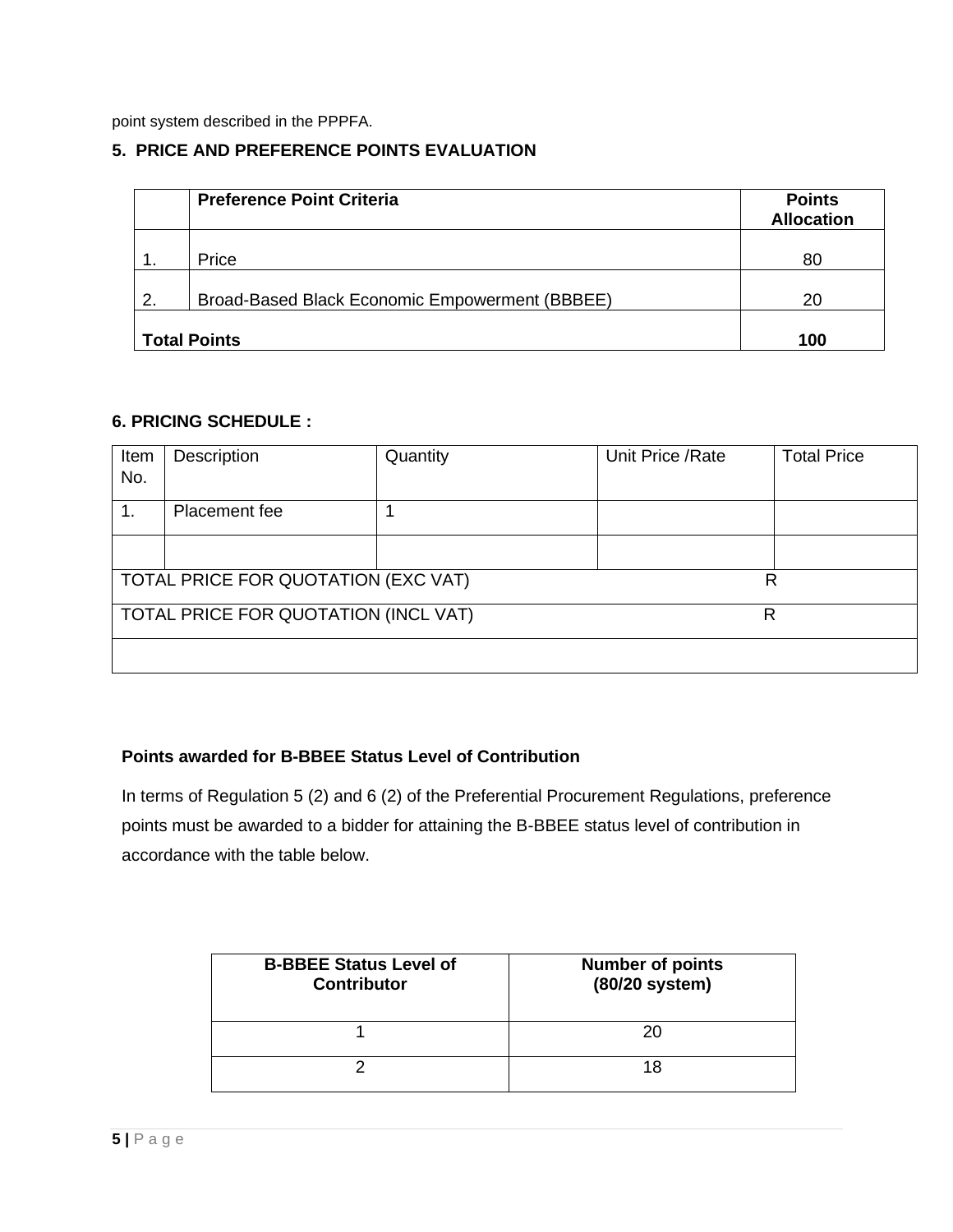| っ                         | 14 |
|---------------------------|----|
|                           | 12 |
| 5                         | 8  |
| ี                         | 6  |
|                           |    |
| я                         | 2  |
| Non-compliant contributor |    |

#### **7. Proposal Submission**

Closing Date: **21 January 2022**

Time: **12:00pm**

Attention : Esona Zandile

Email :supplychain@nac.org.za

Kindly submit your quotation with supporting documents electronically to the Supply Chain

Management Unit [\(supplychain@nac.org.za](mailto:supplychain@nac.org.za)

#### **10. Enquiries**

| <b>SCM Enquiries:</b>       | <b>Esona Zandile</b><br>Email: supplychain@nac.org.za     |
|-----------------------------|-----------------------------------------------------------|
| <b>Technical Enquiries:</b> | <b>Kelebogile Dingoko</b><br>Email: Kelebogile@nac.org.za |

#### **8. Terms and Conditions:**

- a. A Valid Tax Clearance Certificate MUST be submitted or the Tax issued pin.
- b. The completed SBD 4 and 9 documents attached to this RFQ must be completed and returned with the quotation. Failure to submit completed and signed SBD 1, SBD 4, SBD 6.1, SBD 8 and 9 documents with quotations will invalidate the quotation.
- c. Failure to submit a valid BBBEE Certificate or Sworn Affidavit will result in no points for BBBEE being awarded.
- d. Proof of registration with the Central Supplier Database (CSD) must be submitted.
- e. No late quotations will be accepted under any circumstances.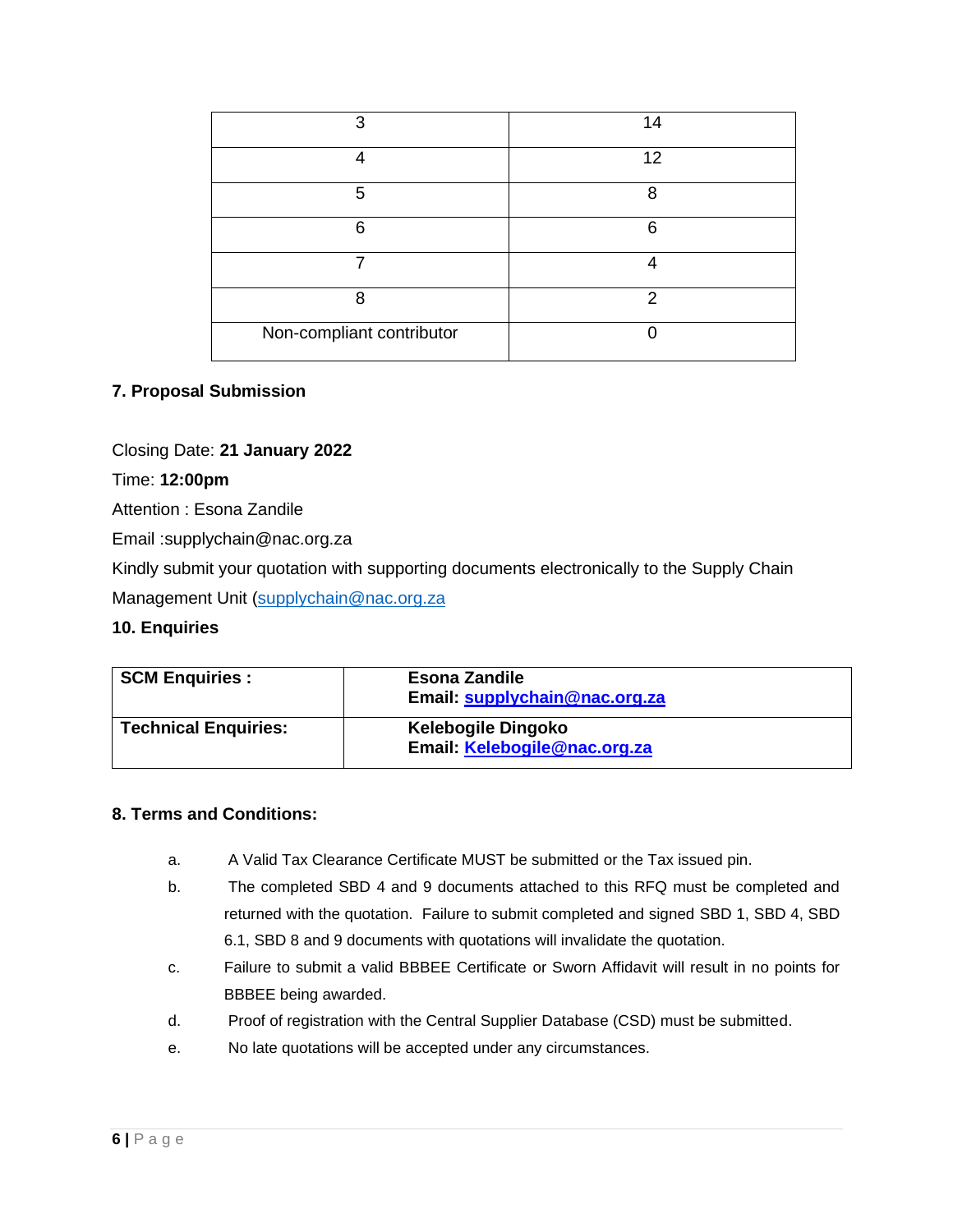- f. Suppliers must complete and **return all the required documents**, failing which, the supplier's quotation will be declared invalid.
- g. The NAC will not be obliged to accept the lowest or any quotation received.
- h. The NAC reserves the right to accept the whole or part of a quotation.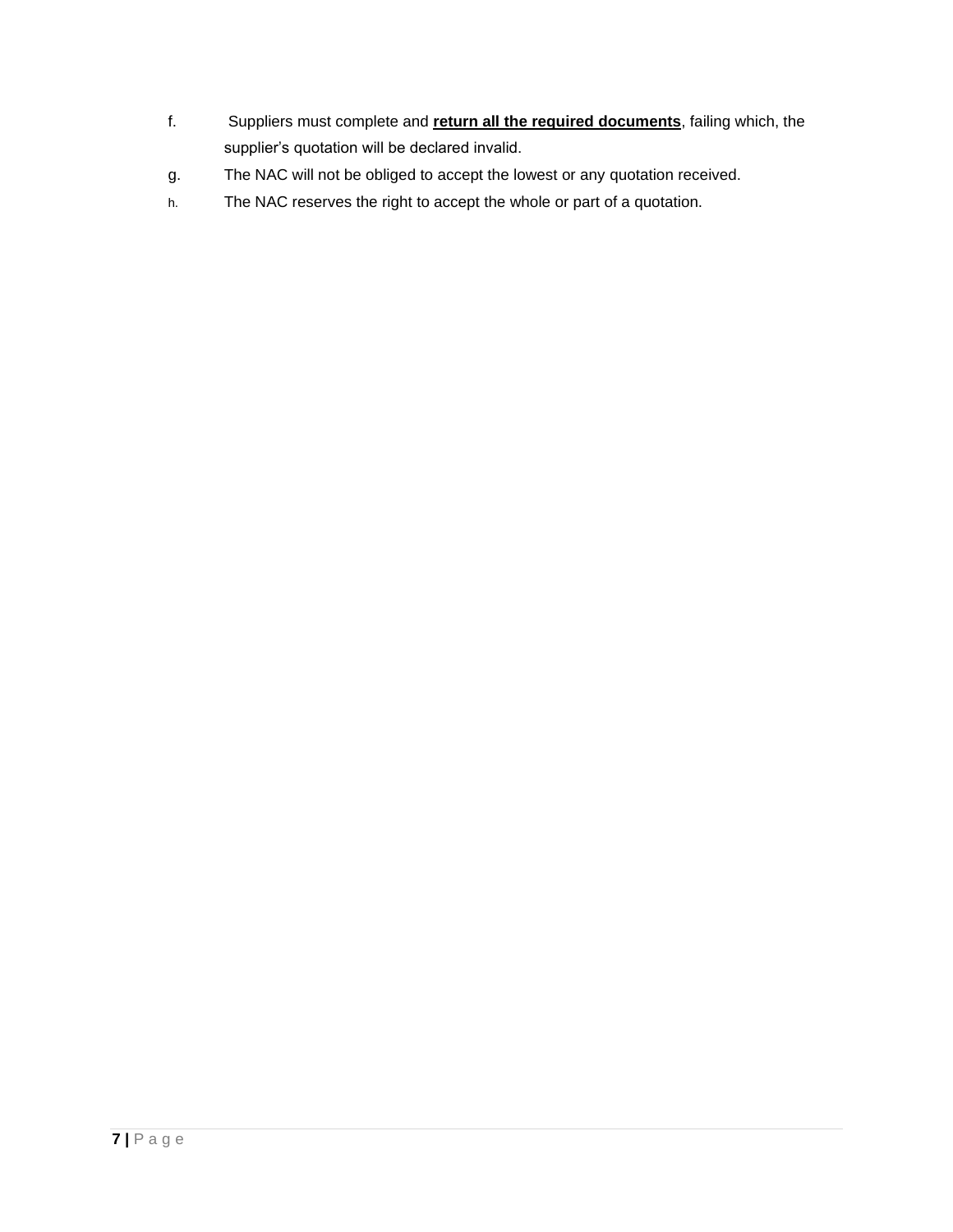# **PART A INVITATION TO BID**

|                                                   |                                                                                                                                                                                   | YOU ARE HEREBY INVITED TO BID FOR REQUIREMENTS OF THE (NAME OF DEPARTMENT/PUBLIC ENTITY)                |                                                                                                                                 |  |                                                |      |                              |                              |
|---------------------------------------------------|-----------------------------------------------------------------------------------------------------------------------------------------------------------------------------------|---------------------------------------------------------------------------------------------------------|---------------------------------------------------------------------------------------------------------------------------------|--|------------------------------------------------|------|------------------------------|------------------------------|
| <b>BID NUMBER:</b>                                | RFQ 12/01/2022                                                                                                                                                                    | <b>CLOSING DATE:</b>                                                                                    |                                                                                                                                 |  | 21 January 2022                                |      | <b>CLOSING TIME:</b>         | 12:00                        |
|                                                   |                                                                                                                                                                                   | The National Arts Council of South Africa (NAC) would like to appoint a recruitment agency to           |                                                                                                                                 |  |                                                |      |                              |                              |
|                                                   | assist on the urgent search and appoint a suitable and qualified Company Secretary with a<br>proven track record to work at the National Arts Council (NAC) on a permanent basis. |                                                                                                         |                                                                                                                                 |  |                                                |      |                              |                              |
| <b>DESCRIPTION</b>                                |                                                                                                                                                                                   |                                                                                                         |                                                                                                                                 |  |                                                |      |                              |                              |
|                                                   |                                                                                                                                                                                   | BID RESPONSE DOCUMENTS MAY BE DEPOSITED IN THE BID BOX SITUATED AT (STREET ADDRESS)                     |                                                                                                                                 |  |                                                |      |                              |                              |
| supplychain@nac.org.za                            |                                                                                                                                                                                   |                                                                                                         |                                                                                                                                 |  |                                                |      |                              |                              |
|                                                   |                                                                                                                                                                                   |                                                                                                         |                                                                                                                                 |  |                                                |      |                              |                              |
|                                                   |                                                                                                                                                                                   | <b>BIDDING PROCEDURE ENQUIRIES MAY BE DIRECTED TO</b>                                                   |                                                                                                                                 |  | <b>TECHNICAL ENQUIRIES MAY BE DIRECTED TO:</b> |      |                              |                              |
| <b>CONTACT PERSON</b>                             | <b>Esona Zandile</b>                                                                                                                                                              |                                                                                                         | CONTACT PERSON                                                                                                                  |  |                                                |      |                              | Kelebogile Dingoko           |
| <b>TELEPHONE NUMBER</b>                           |                                                                                                                                                                                   |                                                                                                         | <b>TELEPHONE NUMBER</b>                                                                                                         |  |                                                |      |                              |                              |
| <b>FACSIMILE NUMBER</b>                           |                                                                                                                                                                                   |                                                                                                         | <b>FACSIMILE NUMBER</b>                                                                                                         |  |                                                |      |                              |                              |
| <b>E-MAIL ADDRESS</b>                             | supplychain@nac.org.za                                                                                                                                                            |                                                                                                         | <b>E-MAIL ADDRESS</b>                                                                                                           |  |                                                |      |                              | kelebogile@nac.org.za        |
| <b>SUPPLIER INFORMATION</b>                       |                                                                                                                                                                                   |                                                                                                         |                                                                                                                                 |  |                                                |      |                              |                              |
| NAME OF BIDDER                                    |                                                                                                                                                                                   |                                                                                                         |                                                                                                                                 |  |                                                |      |                              |                              |
| POSTAL ADDRESS                                    |                                                                                                                                                                                   |                                                                                                         |                                                                                                                                 |  |                                                |      |                              |                              |
| STREET ADDRESS                                    |                                                                                                                                                                                   |                                                                                                         |                                                                                                                                 |  |                                                |      |                              |                              |
| <b>TELEPHONE NUMBER</b>                           | CODE                                                                                                                                                                              |                                                                                                         |                                                                                                                                 |  | <b>NUMBER</b>                                  |      |                              |                              |
| CELLPHONE NUMBER                                  |                                                                                                                                                                                   |                                                                                                         |                                                                                                                                 |  |                                                |      |                              |                              |
| <b>FACSIMILE NUMBER</b>                           | CODE                                                                                                                                                                              |                                                                                                         |                                                                                                                                 |  | <b>NUMBER</b>                                  |      |                              |                              |
| <b>E-MAIL ADDRESS</b>                             |                                                                                                                                                                                   |                                                                                                         |                                                                                                                                 |  |                                                |      |                              |                              |
| <b>REGISTRATION</b><br>VAT.<br><b>NUMBER</b>      |                                                                                                                                                                                   |                                                                                                         |                                                                                                                                 |  |                                                |      |                              |                              |
| <b>SUPPLIER</b>                                   | <b>TAX</b>                                                                                                                                                                        |                                                                                                         |                                                                                                                                 |  | <b>CENTRAL</b>                                 |      |                              |                              |
| <b>COMPLIANCE STATUS</b>                          | COMPLIANCE                                                                                                                                                                        |                                                                                                         | <b>OR</b>                                                                                                                       |  | <b>SUPPLIER</b>                                |      |                              |                              |
|                                                   | <b>SYSTEM PIN:</b>                                                                                                                                                                |                                                                                                         |                                                                                                                                 |  | <b>DATABASE</b>                                |      |                              |                              |
| <b>B-BBEE STATUS</b>                              |                                                                                                                                                                                   | <b>TICK APPLICABLE BOX]</b>                                                                             |                                                                                                                                 |  | No:<br><b>B-BBEE STATUS LEVEL SWORN</b>        | MAAA |                              | <b>[TICK APPLICABLE BOX]</b> |
| <b>LEVEL VERIFICATION</b>                         |                                                                                                                                                                                   |                                                                                                         | AFFIDAVIT                                                                                                                       |  |                                                |      |                              |                              |
| <b>CERTIFICATE</b>                                |                                                                                                                                                                                   |                                                                                                         |                                                                                                                                 |  |                                                |      |                              |                              |
|                                                   | Yes                                                                                                                                                                               | No                                                                                                      |                                                                                                                                 |  |                                                |      | ∣ Yes                        | No                           |
|                                                   |                                                                                                                                                                                   | [A B-BBEE STATUS LEVEL VERIFICATION CERTIFICATE/ SWORN AFFIDAVIT (FOR EMES & QSEs) MUST BE SUBMITTED IN |                                                                                                                                 |  |                                                |      |                              |                              |
| ARE YOU THE                                       |                                                                                                                                                                                   | <b>ORDER TO QUALIFY FOR PREFERENCE POINTS FOR B-BBEET</b>                                               |                                                                                                                                 |  |                                                |      |                              |                              |
| <b>ACCREDITED</b>                                 |                                                                                                                                                                                   |                                                                                                         |                                                                                                                                 |  |                                                |      |                              |                              |
| REPRESENTATIVE IN                                 |                                                                                                                                                                                   |                                                                                                         | ARE YOU A FOREIGN BASED<br>$\Box$ Yes<br>SUPPLIER FOR THE GOODS<br><b>/SERVICES/WORKS OFFERED?</b><br><b>IF YES, ANSWER THE</b> |  | $\Box$ No                                      |      |                              |                              |
| <b>SOUTH AFRICA FOR</b><br>THE GOODS              | $\Box$ Yes                                                                                                                                                                        | $\Box$ No                                                                                               |                                                                                                                                 |  |                                                |      |                              |                              |
| /SERVICES /WORKS                                  | [IF YES ENCLOSE PROOF]                                                                                                                                                            |                                                                                                         |                                                                                                                                 |  |                                                |      | <b>QUESTIONNAIRE BELOW 1</b> |                              |
| OFFERED?                                          |                                                                                                                                                                                   |                                                                                                         |                                                                                                                                 |  |                                                |      |                              |                              |
| <b>QUESTIONNAIRE TO BIDDING FOREIGN SUPPLIERS</b> |                                                                                                                                                                                   |                                                                                                         |                                                                                                                                 |  |                                                |      |                              |                              |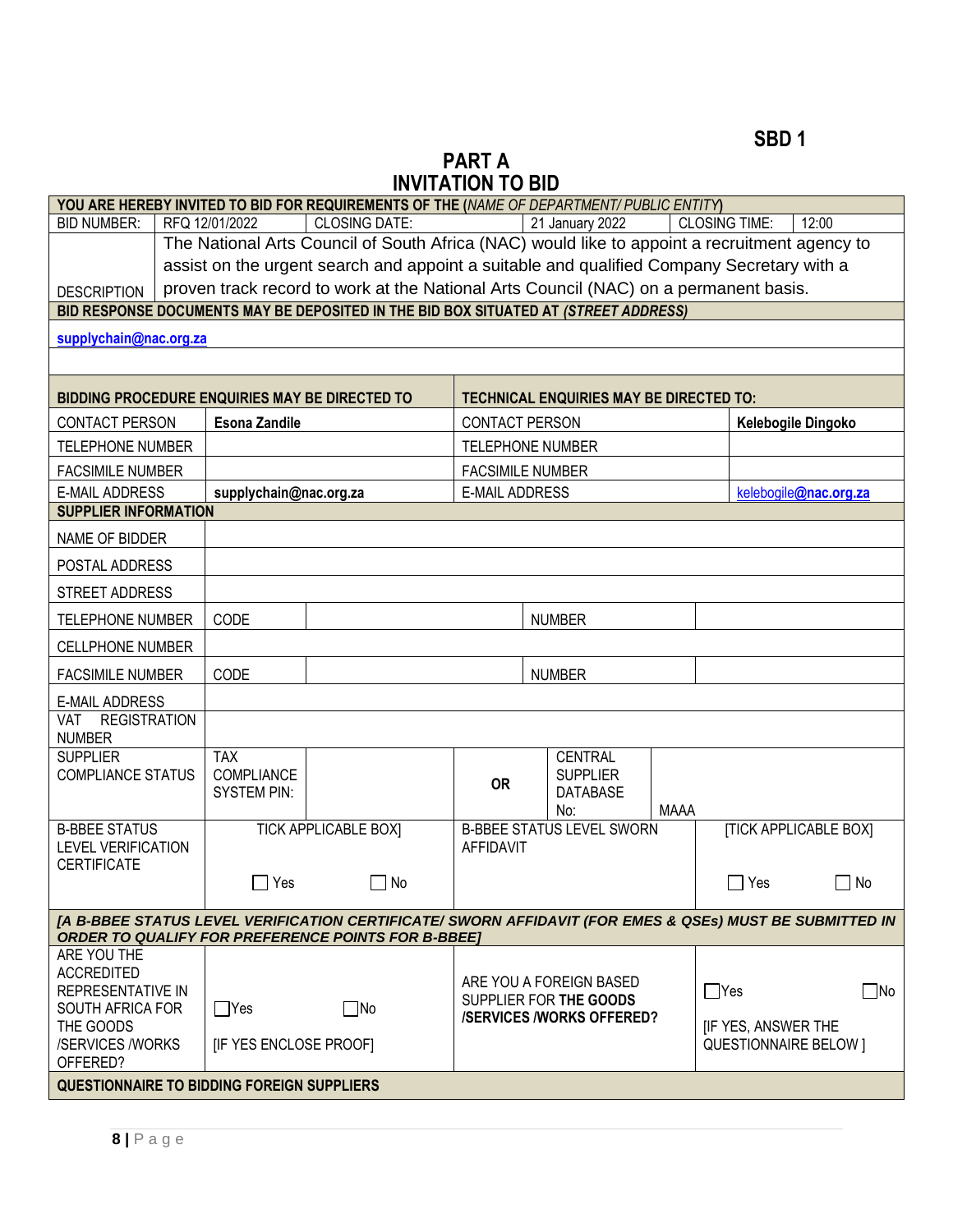| IS THE ENTITY A RESIDENT OF THE REPUBLIC OF SOUTH AFRICA (RSA)?                                                                                                                                                                                                                     | $\Box$ YES $\Box$ NO |
|-------------------------------------------------------------------------------------------------------------------------------------------------------------------------------------------------------------------------------------------------------------------------------------|----------------------|
| DOES THE ENTITY HAVE A BRANCH IN THE RSA?                                                                                                                                                                                                                                           | $\Box$ YES $\Box$ NO |
| DOES THE ENTITY HAVE A PERMANENT ESTABLISHMENT IN THE RSA?                                                                                                                                                                                                                          | $\Box$ YES $\Box$ NO |
| DOES THE ENTITY HAVE ANY SOURCE OF INCOME IN THE RSA?                                                                                                                                                                                                                               | $\Box$ YES $\Box$ NO |
| IS THE ENTITY LIABLE IN THE RSA FOR ANY FORM OF TAXATION?<br>IF THE ANSWER IS "NO" TO ALL OF THE ABOVE, THEN IT IS NOT A REQUIREMENT TO REGISTER FOR A TAX COMPLIANCE STATUS<br>SYSTEM PIN CODE FROM THE SOUTH AFRICAN REVENUE SERVICE (SARS) AND IF NOT REGISTER AS PER 2.3 BELOW. | $\Box$ YES $\Box$ NO |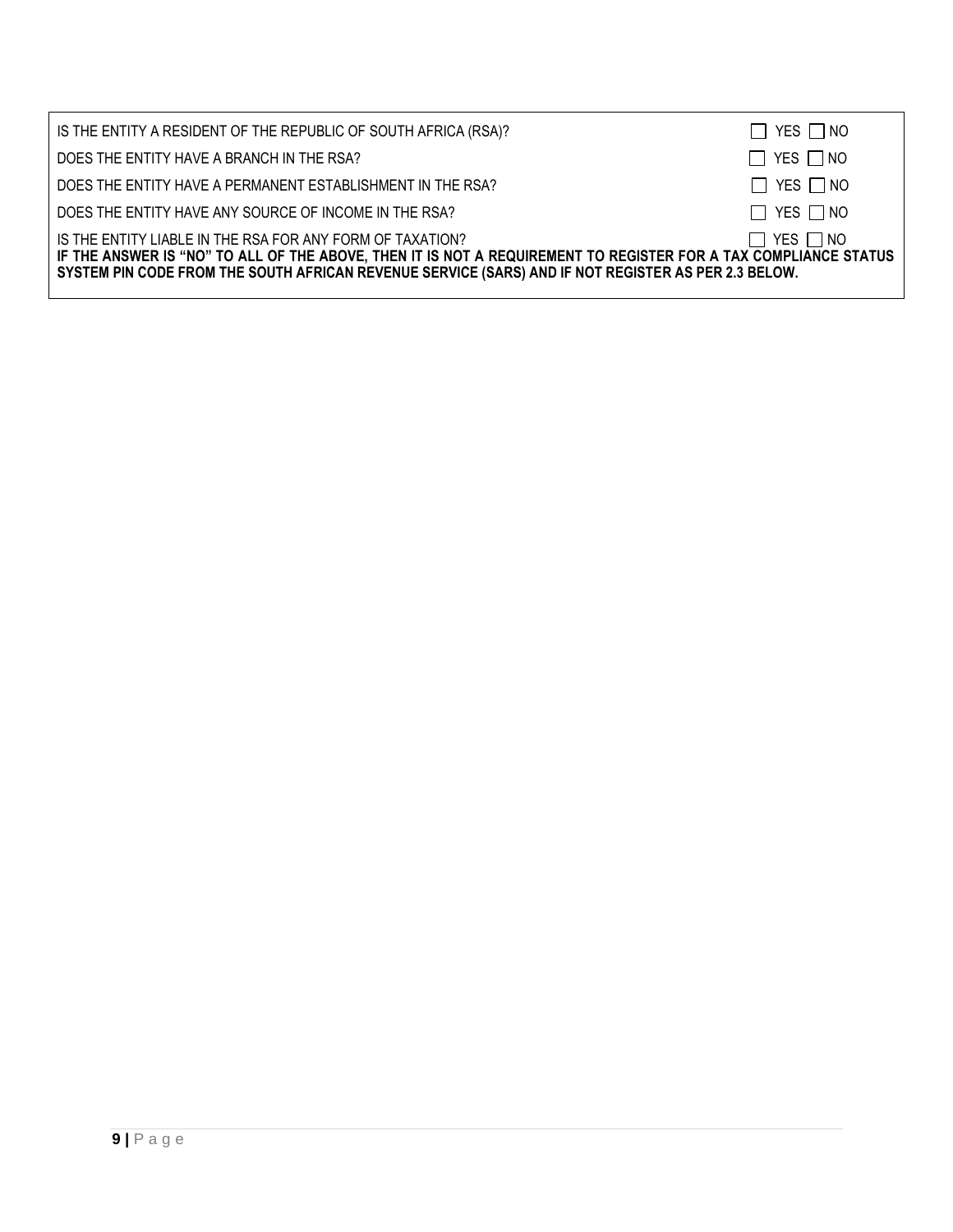# **PART B TERMS AND CONDITIONS FOR BIDDING**

| $\vert$ 1. | <b>BID SUBMISSION:</b>                                                                                                                                                                                                                               |
|------------|------------------------------------------------------------------------------------------------------------------------------------------------------------------------------------------------------------------------------------------------------|
|            | 1.1. BIDS MUST BE DELIVERED BY THE STIPULATED TIME TO THE CORRECT ADDRESS. LATE BIDS WILL NOT BE<br>ACCEPTED FOR CONSIDERATION.                                                                                                                      |
|            | 1.2. ALL BIDS MUST BE SUBMITTED ON THE OFFICIAL FORMS PROVIDED-(NOT TO BE RE-TYPED) OR IN THE<br><b>MANNER PRESCRIBED IN THE BID DOCUMENT.</b>                                                                                                       |
|            | 1.3. THIS BID IS SUBJECT TO THE PREFERENTIAL PROCUREMENT POLICY FRAMEWORK ACT, 2000 AND THE<br>PREFERENTIAL PROCUREMENT REGULATIONS, 2017, THE GENERAL CONDITIONS OF CONTRACT (GCC)<br>AND, IF APPLICABLE, ANY OTHER SPECIAL CONDITIONS OF CONTRACT. |
|            | 1.4. THE SUCCESSFUL BIDDER WILL BE REQUIRED TO FILL IN AND SIGN A WRITTEN CONTRACT FORM (SBD7).                                                                                                                                                      |
| 2.         | <b>TAX COMPLIANCE REQUIREMENTS</b>                                                                                                                                                                                                                   |
| 2.1        | BIDDERS MUST ENSURE COMPLIANCE WITH THEIR TAX OBLIGATIONS.                                                                                                                                                                                           |
| 2.2        | BIDDERS ARE REQUIRED TO SUBMIT THEIR UNIQUE PERSONAL IDENTIFICATION NUMBER (PIN) ISSUED BY<br>SARS TO ENABLE THE ORGAN OF STATE TO VERIFY THE TAXPAYER'S PROFILE AND TAX STATUS.                                                                     |
| 2.3        | APPLICATION FOR TAX COMPLIANCE STATUS (TCS) PIN MAY BE MADE VIA E-FILING THROUGH THE SARS<br>WEBSITE WWW.SARS.GOV.ZA.                                                                                                                                |
| 2.4        | BIDDERS MAY ALSO SUBMIT A PRINTED TCS CERTIFICATE TOGETHER WITH THE BID.                                                                                                                                                                             |
| 2.5        | IN BIDS WHERE CONSORTIA / JOINT VENTURES / SUB-CONTRACTORS ARE INVOLVED, EACH PARTY MUST<br>SUBMIT A SEPARATE TCS CERTIFICATE / PIN / CSD NUMBER.                                                                                                    |
| 2.6        | WHERE NO TCS PIN IS AVAILABLE BUT THE BIDDER IS REGISTERED ON THE CENTRAL SUPPLIER DATABASE<br>(CSD), A CSD NUMBER MUST BE PROVIDED.                                                                                                                 |
| 2.7        | NO BIDS WILL BE CONSIDERED FROM PERSONS IN THE SERVICE OF THE STATE, COMPANIES WITH<br>DIRECTORS WHO ARE PERSONS IN THE SERVICE OF THE STATE, OR CLOSE CORPORATIONS WITH<br>MEMBERS PERSONS IN THE SERVICE OF THE STATE."                            |
|            | NB: FAILURE TO PROVIDE / OR COMPLY WITH ANY OF THE ABOVE PARTICULARS MAY RENDER THE BID INVALID.                                                                                                                                                     |

## SIGNATURE OF BIDDER: ……………………………………………

CAPACITY UNDER WHICH THIS BID IS SIGNED: …………………………………………… (Proof of authority must be submitted e.g. company resolution)

DATE: …………………………………………...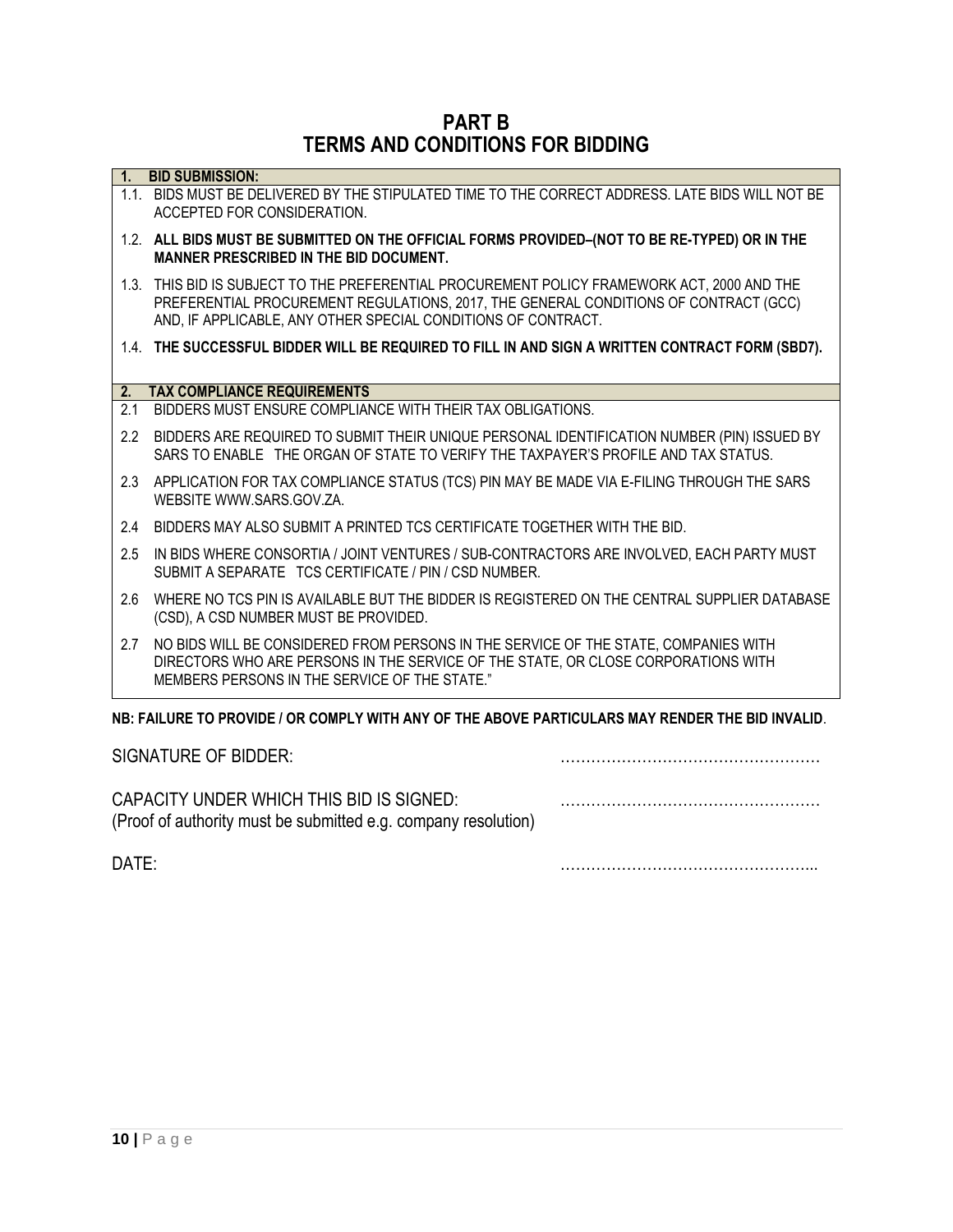# **DECLARATION OF INTEREST**

- 1. Any legal person, including persons employed by the state<sup>1</sup>, or persons having a kinship with persons employed by the state, including a blood relationship, may make an offer or offers in terms of this invitation to bid (includes a price quotation, advertised competitive bid, limited bid or proposal). In view of possible allegations of favouritism, should the resulting bid, or part thereof, be awarded to persons employed by the state, or to persons connected with or related to them, it is required that the bidder or his/her authorised representative declare his/her position in relation to the evaluating/adjudicating authority where-
	- the bidder is employed by the state; and/or
	- the legal person on whose behalf the bidding document is signed, has a relationship with persons/a person who are/is involved in the evaluation and or adjudication of the bid(s), or where it is known that such a relationship exists between the person or persons for or on whose behalf the declarant acts and persons who are involved with the evaluation and or adjudication of the bid.

#### 2. **In order to give effect to the above, the following questionnaire must be completed and submitted with the bid.**

2.1 Full Name of bidder or his or her representative:

 $\mathbb{R}^n$  . The contract of the contract of the contract of the contract of the contract of the contract of the contract of the contract of the contract of the contract of the contract of the contract of the contract of

- 2.1 Identity Number:
	- …………………………………………………………………………………………………
- 2.2 Position occupied in the Company (director, trustee, shareholder²): ……………………………………..
- 2.3 Company Registration Number:  $\mathbb{R}^n$
- 2.4 Tax Reference Number:
	- ………………………………………………………………………………….………
- 2.5 VAT Registration Number:
- ………………………………………………………………………………....
- 2.6.1 The names of all directors / trustees / shareholders / members, their individual identity numbers, tax reference numbers and, if applicable, employee / persal numbers must be indicated in paragraph 3 below.

¹"State" means –

 (a) any national or provincial department, national or provincial public entity or constitutional institution within the meaning of the Public Finance Management Act, 1999 (Act No. 1 of 1999);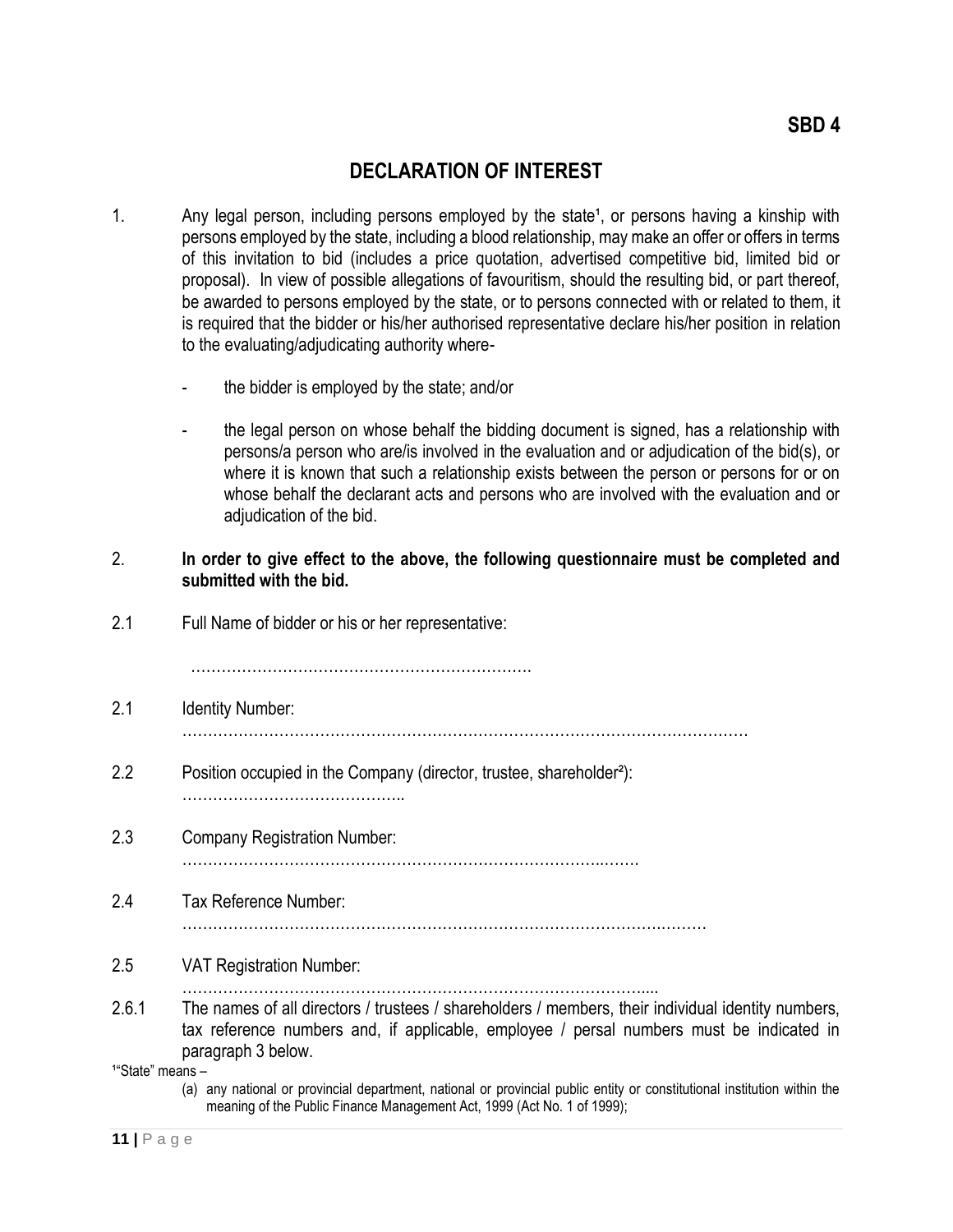- (b) any municipality or municipal entity;
- (c) provincial legislature;
- (d) national Assembly or the national Council of provinces; or
- (e) Parliament.

<sup>2</sup>"Shareholder" means a person who owns shares in the company and is actively involved in the management of the enterprise or business and exercises control over the enterprise.

| 2.7   | Are you or any person connected with the bidder<br>presently employed by the state?                                                                                                                        | YES / NO |
|-------|------------------------------------------------------------------------------------------------------------------------------------------------------------------------------------------------------------|----------|
| 2.7.1 | If so, furnish the following particulars:                                                                                                                                                                  |          |
|       | Name of person / director / trustee / shareholder/ member:<br>Name of state institution at which you or the person<br>connected to the bidder is employed :<br>Position occupied in the state institution: |          |
|       | Any other particulars:                                                                                                                                                                                     |          |
|       |                                                                                                                                                                                                            |          |
| 2.7.2 | If you are presently employed by the state, did you obtain<br>the appropriate authority to undertake remunerative<br>work outside employment in the public sector?                                         | YES / NO |
|       | 2.7.2.1 If yes, did you attached proof of such authority to the bid<br>document?                                                                                                                           | YES / NO |
|       | (Note: Failure to submit proof of such authority, where<br>applicable, may result in the disqualification of the bid.                                                                                      |          |
|       | 2.7.2.2 If no, furnish reasons for non-submission of such proof:                                                                                                                                           |          |
|       |                                                                                                                                                                                                            |          |
|       | 2.8 Did you or your spouse, or any of the company's directors /<br>trustees / shareholders / members or their spouses conduct<br>business with the state in the previous twelve months?                    | YES / NO |
| 2.8.1 | If so, furnish particulars:                                                                                                                                                                                |          |
|       |                                                                                                                                                                                                            |          |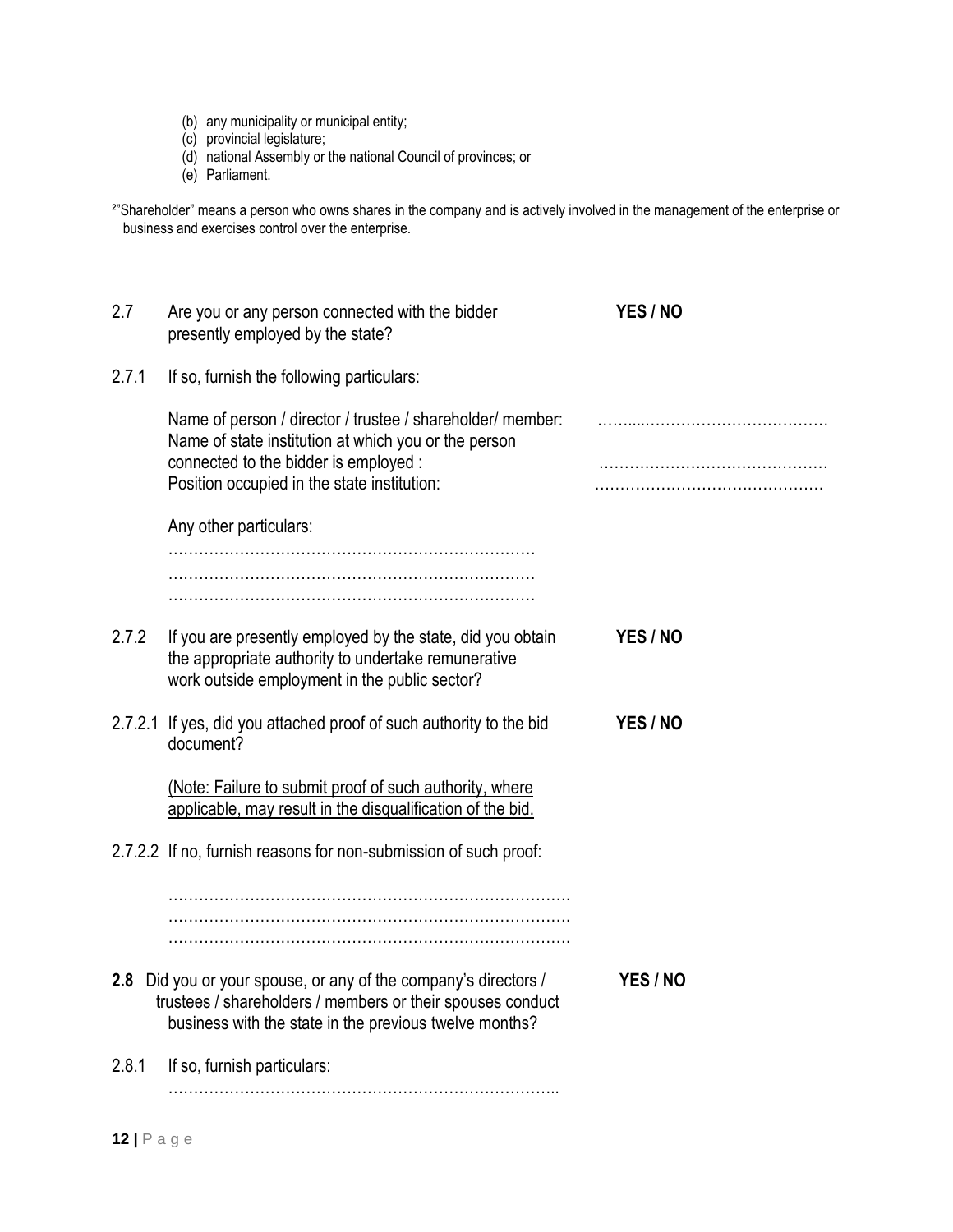| 2.9 Do you, or any person connected with the bidder, have<br>any relationship (family, friend, other) with a person<br>employed by the state and who may be involved with<br>the evaluation and or adjudication of this bid?                                   | <b>YES / NO</b> |
|----------------------------------------------------------------------------------------------------------------------------------------------------------------------------------------------------------------------------------------------------------------|-----------------|
| 2.9.1If so, furnish particulars.                                                                                                                                                                                                                               |                 |
|                                                                                                                                                                                                                                                                |                 |
|                                                                                                                                                                                                                                                                |                 |
| 2.10<br>Are you, or any person connected with the bidder,<br>aware of any relationship (family, friend, other) between<br>any other bidder and any person employed by the state<br>who may be involved with the evaluation and or adjudication<br>of this bid? | <b>YES/NO</b>   |
| 2.10.1 If so, furnish particulars.                                                                                                                                                                                                                             |                 |
|                                                                                                                                                                                                                                                                |                 |
| 2.11<br>Do you or any of the directors / trustees / shareholders / members<br>of the company have any interest in any other related companies<br>whether or not they are bidding for this contract?                                                            | <b>YES/NO</b>   |
| 2.11.1 If so, furnish particulars:                                                                                                                                                                                                                             |                 |

……………………………………………………………………………. ……………………………………………………………………………. …………………………………………………………………………….

# **3 Full details of directors / trustees / members / shareholders.**

| <b>Full Name</b> | <b>Identity Number</b> | Personal<br><b>Reference Number</b> | Tax   State Employee Number /<br><b>Persal Number</b> |
|------------------|------------------------|-------------------------------------|-------------------------------------------------------|
|                  |                        |                                     |                                                       |
|                  |                        |                                     |                                                       |
|                  |                        |                                     |                                                       |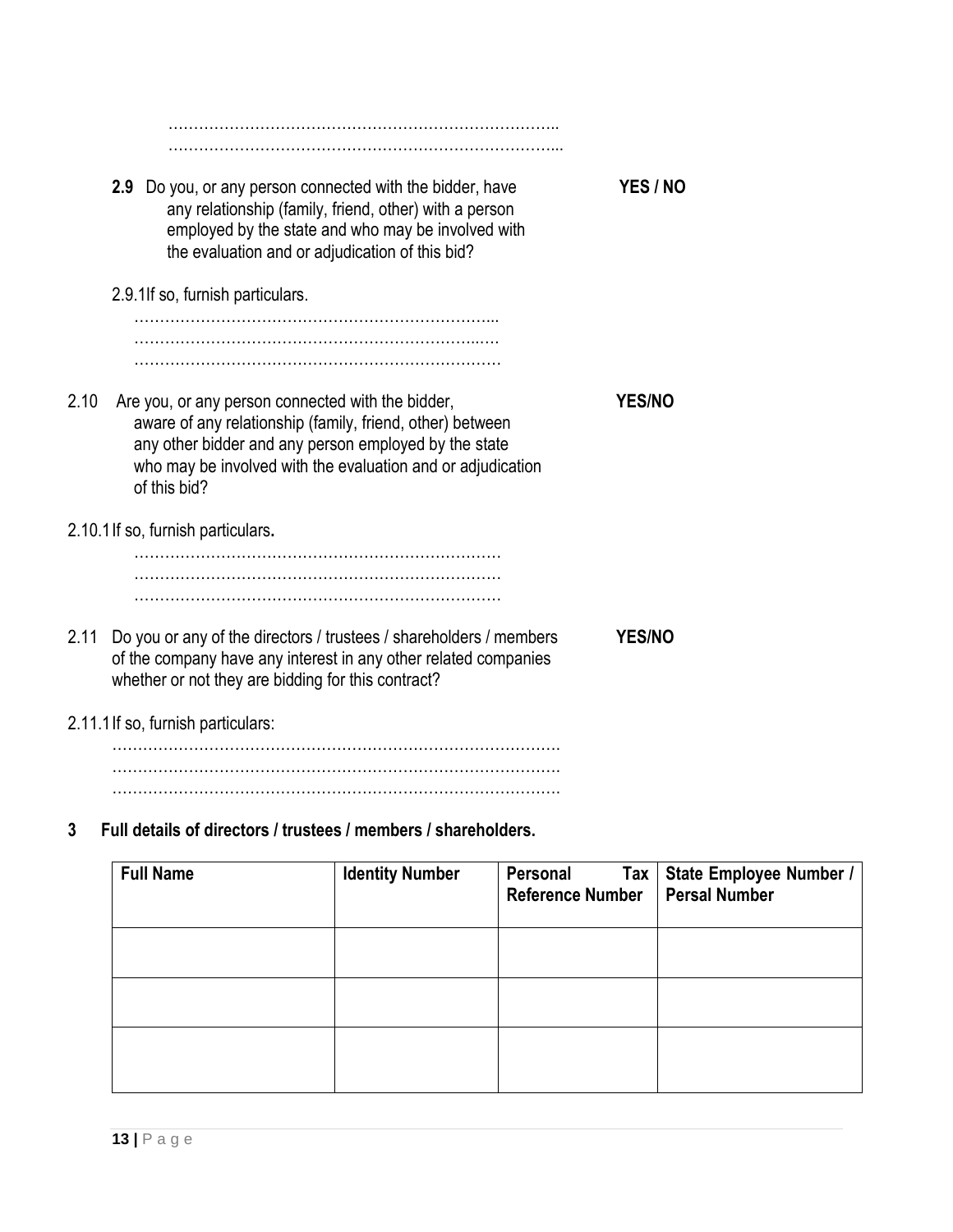### **4 DECLARATION**

I, THE UNDERSIGNED (NAME)………………………………………………………………………

CERTIFY THAT THE INFORMATION FURNISHED IN PARAGRAPHS 2 and 3 ABOVE IS CORRECT. I ACCEPT THAT THE STATE MAY REJECT THE BID OR ACT AGAINST ME IN TERMS OF PARAGRAPH 23 OF THE GENERAL CONDITIONS OF CONTRACT SHOULD THIS DECLARATION PROVE TO BE FALSE.

| Signature | Date           |
|-----------|----------------|
|           |                |
| Position  | Name of bidder |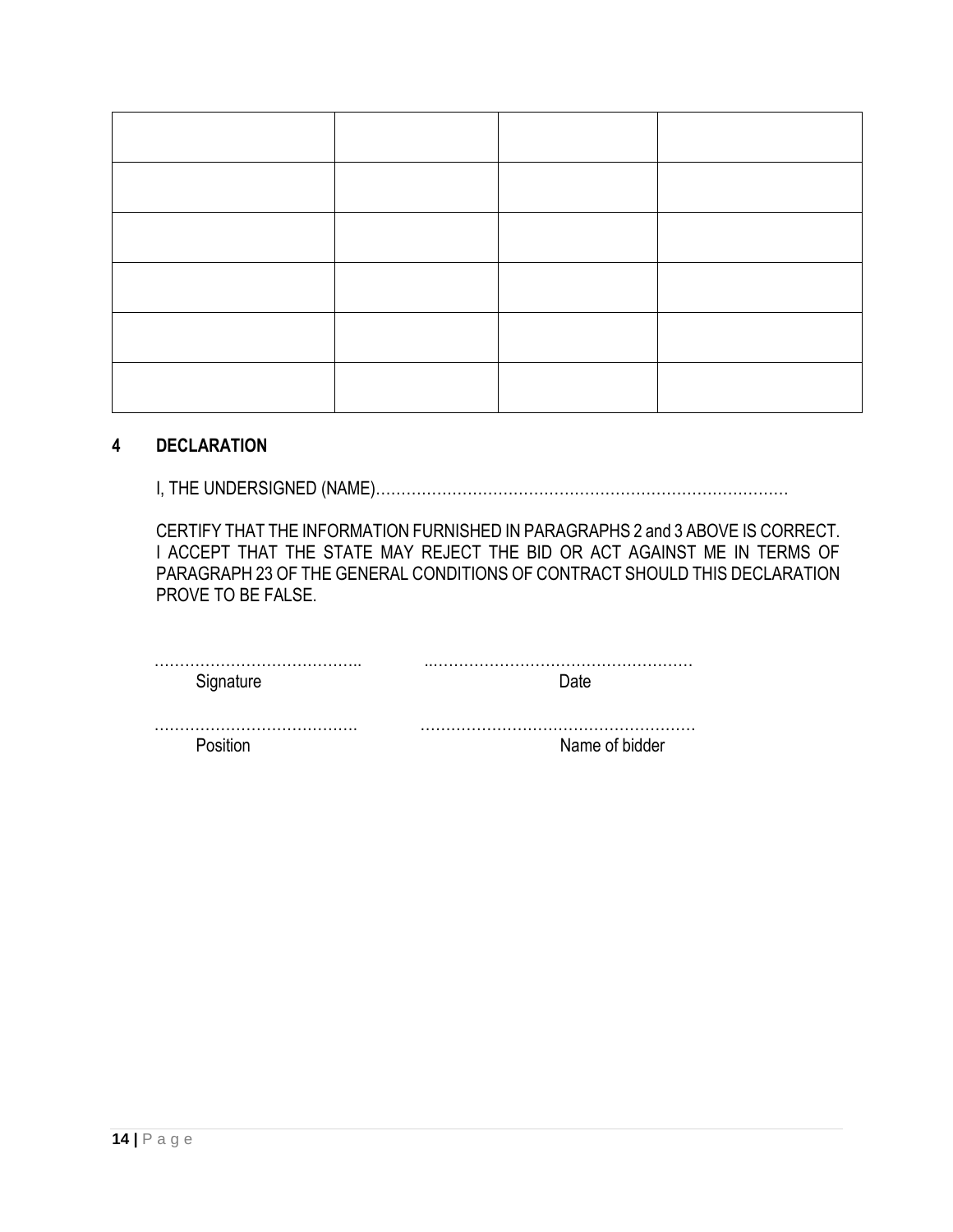### **PREFERENCE POINTS CLAIM FORM IN TERMS OF THE PREFERENTIAL PROCUREMENT REGULATIONS 2017**

This preference form must form part of all bids invited. It contains general information and serves as a claim form for preference points for Broad-Based Black Economic Empowerment (B-BBEE) Status Level of **Contribution** 

### **NB: BEFORE COMPLETING THIS FORM, BIDDERS MUST STUDY THE GENERAL CONDITIONS, DEFINITIONS AND DIRECTIVES APPLICABLE IN RESPECT OF B-BBEE, AS PRESCRIBED IN THE PREFERENTIAL PROCUREMENT REGULATIONS, 2017.**

#### **1. GENERAL CONDITIONS**

- **1.1** The following preference point systems are applicable to all bids:
	- the 80/20 system for requirements with a Rand value of up to R50 000 000 (all applicable taxes included); and

# **1.2**

- a) The value of this bid is estimated to not exceed R50 000 000 (all applicable taxes included) and therefore the 80/20 preference point system shall be applicable; or
- **1.3** Points for this bid shall be awarded for:
	- a) Price; and
	- b) B-BBEE Status Level of Contributor.
- **1.4** The maximum points for this bid are allocated as follows:

|                                                   | <b>POINTS</b> |
|---------------------------------------------------|---------------|
| <b>PRICE</b>                                      | 80            |
| <b>B-BBEE STATUS LEVEL OF CONTRIBUTOR</b>         | 20            |
| Total points for Price and B-BBEE must not exceed | 100           |

- **1.5** Failure on the part of a bidder to submit proof of B-BBEE Status level of contributor together with the bid, will be interpreted to mean that preference points for B-BBEE status level of contribution are not claimed.
- **1.6** The purchaser reserves the right to require of a bidder, either before a bid is adjudicated or at any time subsequently, to substantiate any claim in regard to preferences, in any manner required by the purchaser.

### **2. DEFINITIONS**

(a) **"B-BBEE"** means broad-based black economic empowerment as defined in section 1 of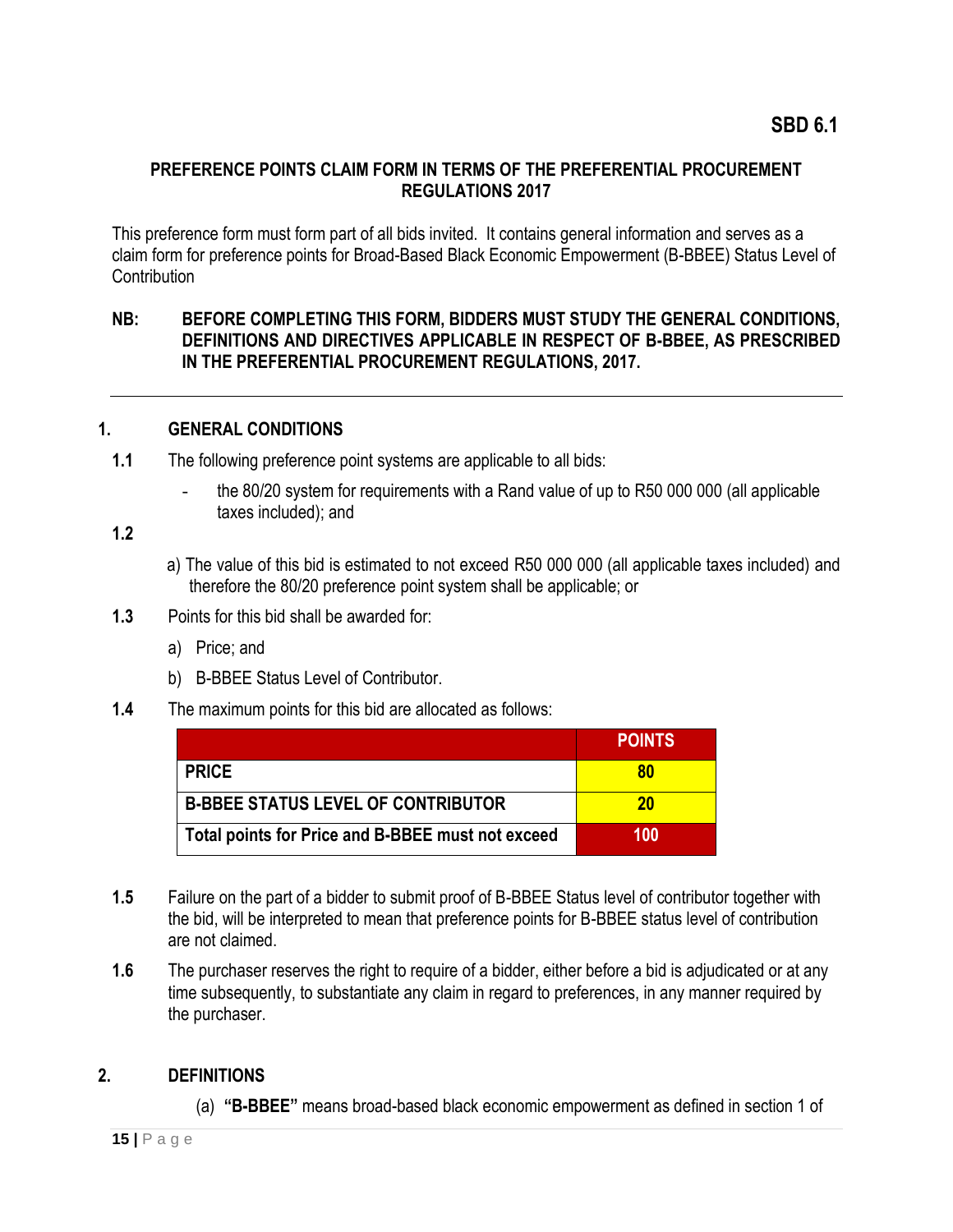the Broad-Based Black Economic Empowerment Act;

- (b) "**B-BBEE status level of contributor"** means the B-BBEE status of an entity in terms of a code of good practice on black economic empowerment, issued in terms of section 9(1) of the Broad-Based Black Economic Empowerment Act;
- (c) **"bid"** means a written offer in a prescribed or stipulated form in response to an invitation by an organ of state for the provision of goods or services, through price quotations, advertised competitive bidding processes or proposals;
- (d) **"Broad-Based Black Economic Empowerment Act"** means the Broad-Based Black Economic Empowerment Act, 2003 (Act No. 53 of 2003);
- **(e) "EME"** means an Exempted Micro Enterprise in terms of a code of good practice on black economic empowerment issued in terms of section 9 (1) of the Broad-Based Black Economic Empowerment Act;
- (f) **"functionality"** means the ability of a tenderer to provide goods or services in accordance with specifications as set out in the tender documents.
- (g) **"prices"** includes all applicable taxes less all unconditional discounts;
- (h) **"proof of B-BBEE status level of contributor"** means:
	- **1)** B-BBEE Status level certificate issued by an authorized body or person;
	- **2)** A sworn affidavit as prescribed by the B-BBEE Codes of Good Practice;
	- **3)** Any other requirement prescribed in terms of the B-BBEE Act;
- (i) **"QSE"** means a qualifying small business enterprise in terms of a code of good practice on black economic empowerment issued in terms of section 9 (1) of the Broad-Based Black Economic Empowerment Act;
	- *(j)* **"rand value"** means the total estimated value of a contract in Rand, calculated at the time of bid invitation, and includes all applicable taxes;

# **3. POINTS AWARDED FOR PRICE**

### **3.1 THE 80/20 PREFERENCE POINT SYSTEMS**

A maximum of 80 points is allocated for price on the following basis:

**80/20**

$$
Ps = 80 \left( 1 - \frac{Pt - P \min}{P \min} \right)
$$

**Where** 

- Ps = Points scored for price of bid under consideration
- Pt = Price of bid under consideration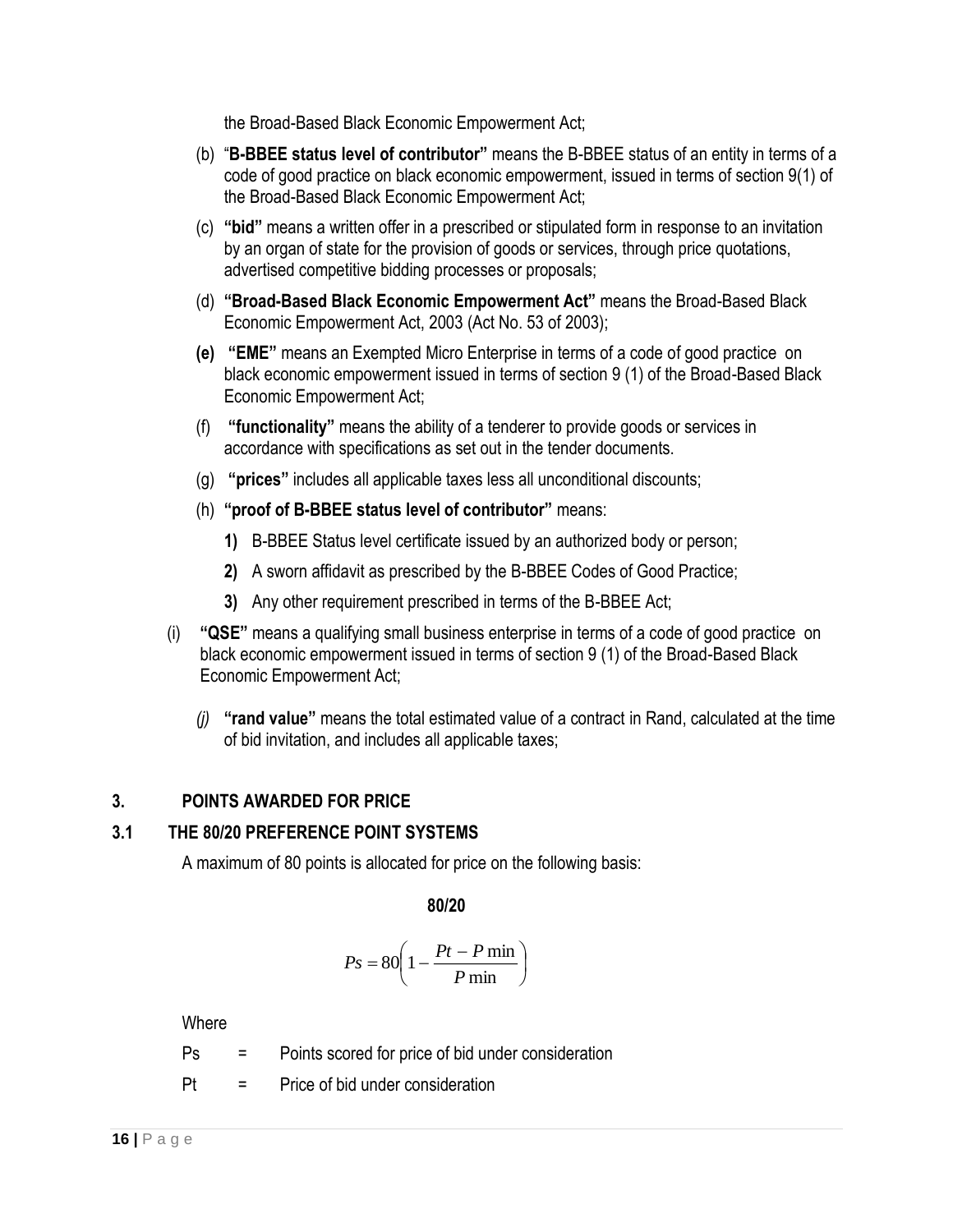Pmin = Price of lowest acceptable bid

# **4. POINTS AWARDED FOR B-BBEE STATUS LEVEL OF CONTRIBUTOR**

**4.1** In terms of Regulation 6 (2) and 7 (2) of the Preferential Procurement Regulations, preference points must be awarded to a bidder for attaining the B-BBEE status level of contribution in accordance with the table below:

| <b>B-BBEE Status Level of</b><br><b>Contributor</b> | <b>Number of points</b><br>(80/20 system) |
|-----------------------------------------------------|-------------------------------------------|
|                                                     | 20                                        |
| 2                                                   | 18                                        |
| 3                                                   | 14                                        |
| 4                                                   | 12                                        |
| 5                                                   | 8                                         |
| 6                                                   | 6                                         |
|                                                     | 4                                         |
| 8                                                   | 2                                         |
| Non-compliant contributor                           |                                           |

### **5. BID DECLARATION**

**5.1** Bidders who claim points in respect of B-BBEE Status Level of Contribution must complete the following:

## **6. B-BBEE STATUS LEVEL OF CONTRIBUTOR CLAIMED IN TERMS OF PARAGRAPHS 1.4 AND 4.1**

**6.1** B-BBEE Status Level of Contributor: = ………(maximum of 20 points)

(Points claimed in respect of paragraph 7.1 must be in accordance with the table reflected in paragraph 4.1 and must be substantiated by relevant proof of B-BBEE status level of contributor.

### **7. SUB-CONTRACTING**

**7.1** Will any portion of the contract be sub-contracted?

(*Tick applicable box*)

7.1.1 If yes, indicate: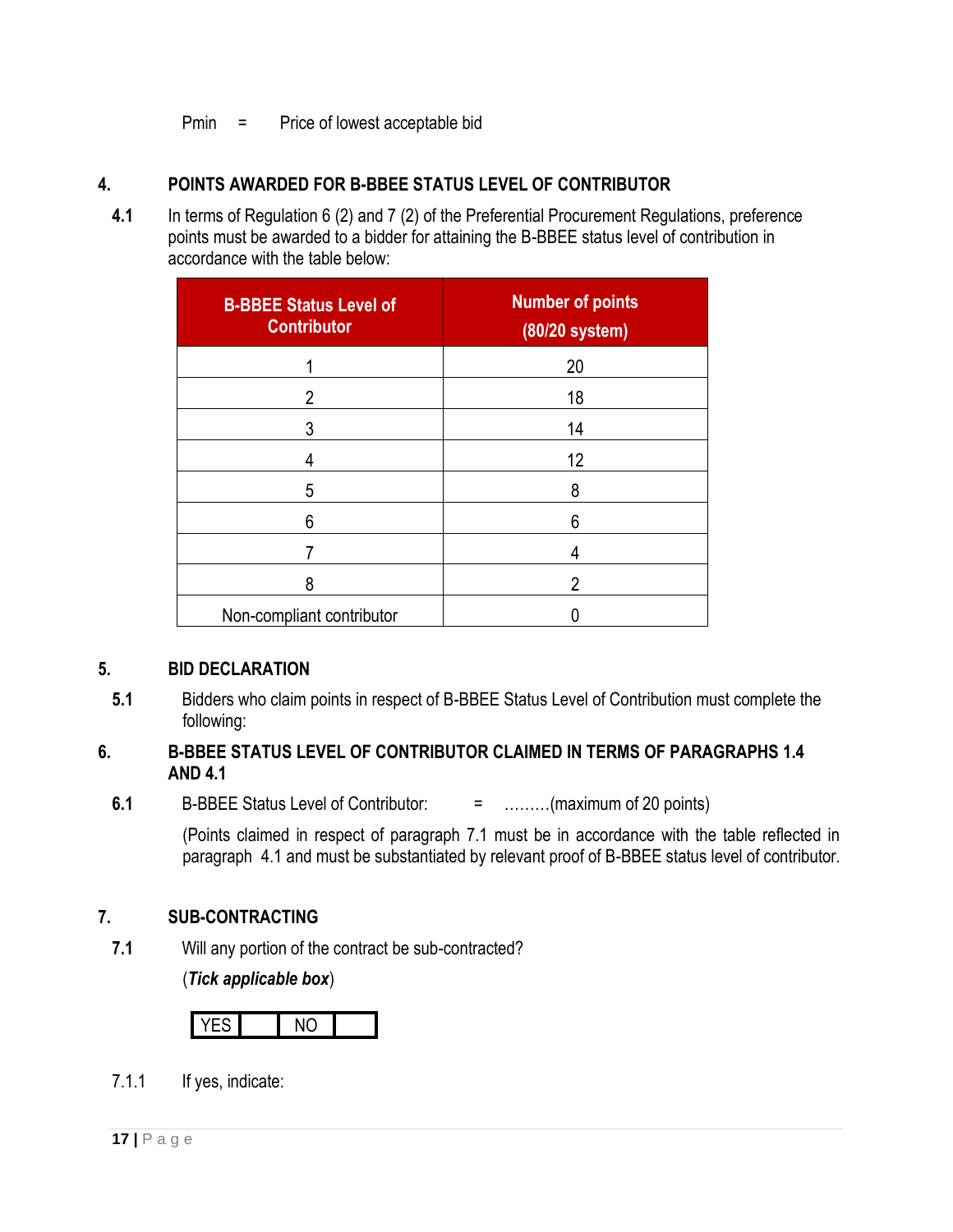- i) What percentage of the contract will be subcontracted............…………….…………%
- ii) The name of the sub-contractor…………………………………………………………..
- iii) The B-BBEE status level of the sub-contractor......................................……………..
- iv) Whether the sub-contractor is an EME or QSE
	- *(Tick applicable box*)
		- YES NO
- v) Specify, by ticking the appropriate box, if subcontracting with an enterprise in terms of Preferential Procurement Regulations,2017:

| Designated Group: An EME or QSE which is at last 51% owned by:    | <b>EME</b> | <b>QSE</b> |
|-------------------------------------------------------------------|------------|------------|
| <b>Black people</b>                                               |            |            |
| Black people who are youth                                        |            |            |
| Black people who are women                                        |            |            |
| Black people with disabilities                                    |            |            |
| Black people living in rural or underdeveloped areas or townships |            |            |
| Cooperative owned by black people                                 |            |            |
| Black people who are military veterans                            |            |            |
| <b>OR</b>                                                         |            |            |
| Any EME                                                           |            |            |
| Any QSE                                                           |            |            |

# **8. DECLARATION WITH REGARD TO COMPANY/FIRM**

**8.1** Name of company/firm:……………………………………………………………………………. **8.2** VAT registration number:……………………………………….………………………………… **8.3** Company registration number:…………….……………………….……………………………. **8.4** TYPE OF COMPANY/ FIRM □ Partnership/Joint Venture / Consortium  $\Box$  One person business/sole propriety □ Close corporation **Company**  (Pty) Limited [TICK APPLICABLE BOX]

# **8.5** DESCRIBE PRINCIPAL BUSINESS ACTIVITIES

………………………………………………………………………………………………………………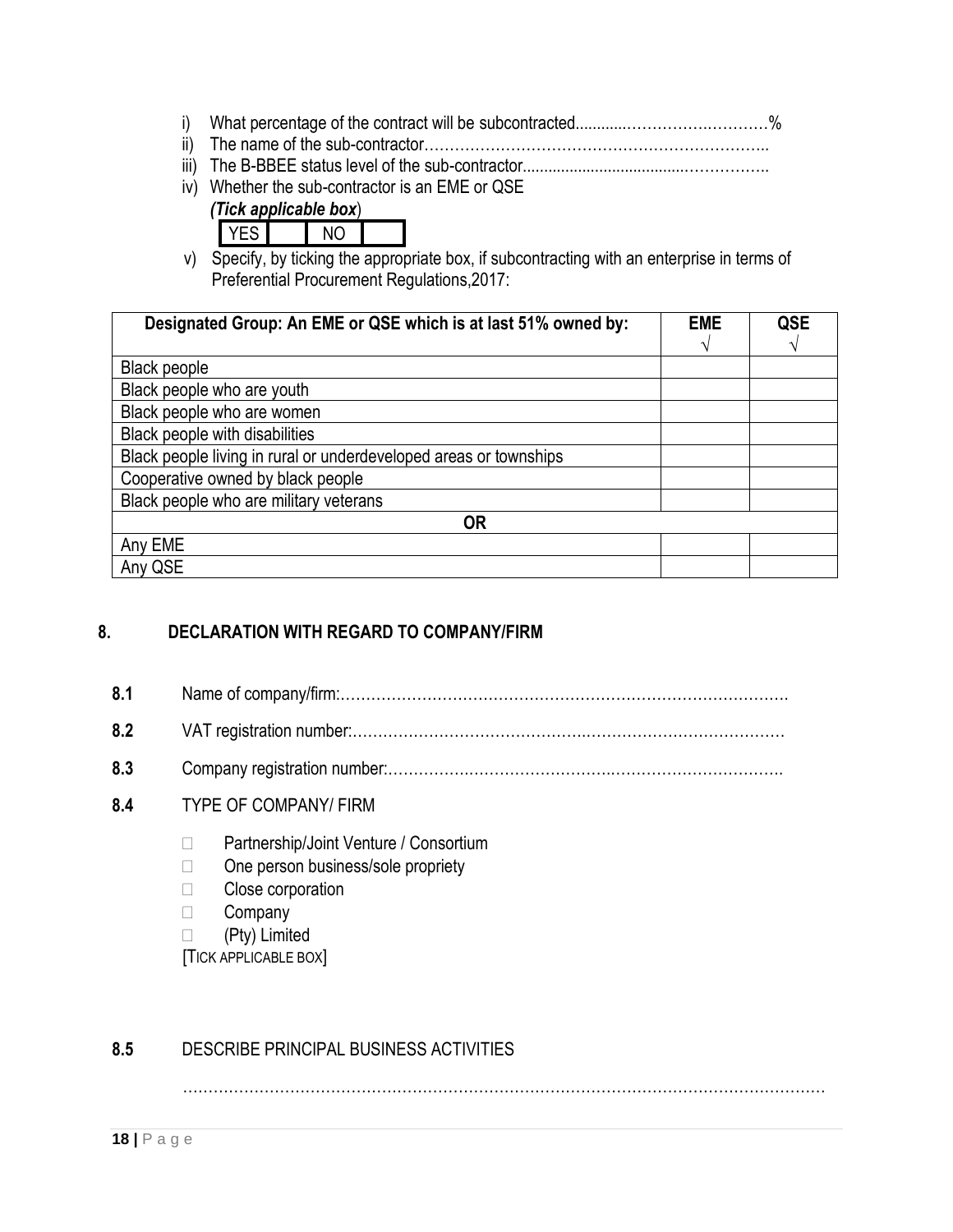……………………………………………………………………………………………………………… ……………………………………………………………………………………………………………… …………………………………………………………………………..

## **8.6** COMPANY CLASSIFICATION

- Manufacturer
- □ Supplier
- $\Box$  Professional service provider
- $\Box$  Other service providers, e.g. transporter, etc.

[*TICK APPLICABLE BOX*]

- **8.7** Total number of years the company/firm has been in business:……………………………
- **8.8** I/we, the undersigned, who is / are duly authorised to do so on behalf of the company/firm, certify that the points claimed, based on the B-BBE status level of contributor indicated in paragraphs 1.4 and 6.1 of the foregoing certificate, qualifies the company/ firm for the preference(s) shown and I / we acknowledge that:
	- i) The information furnished is true and correct;
	- ii) The preference points claimed are in accordance with the General Conditions as indicated in paragraph 1 of this form;
	- iii) In the event of a contract being awarded as a result of points claimed as shown in paragraphs 1.4 and 6.1, the contractor may be required to furnish documentary proof to the satisfaction of the purchaser that the claims are correct;
	- iv) If the B-BBEE status level of contributor has been claimed or obtained on a fraudulent basis or any of the conditions of contract have not been fulfilled, the purchaser may, in addition to any other remedy it may have –
		- (a) disqualify the person from the bidding process;
		- (b) recover costs, losses or damages it has incurred or suffered as a result of that person's conduct;
		- (c) cancel the contract and claim any damages which it has suffered as a result of having to make less favourable arrangements due to such cancellation;
		- (d) recommend that the bidder or contractor, its shareholders and directors, or only the shareholders and directors who acted on a fraudulent basis, be restricted by the National Treasury from obtaining business from any organ of state for a period not exceeding 10 years, after the *audi alteram partem* (hear the other side) rule has been applied; and
		- (e) forward the matter for criminal prosecution.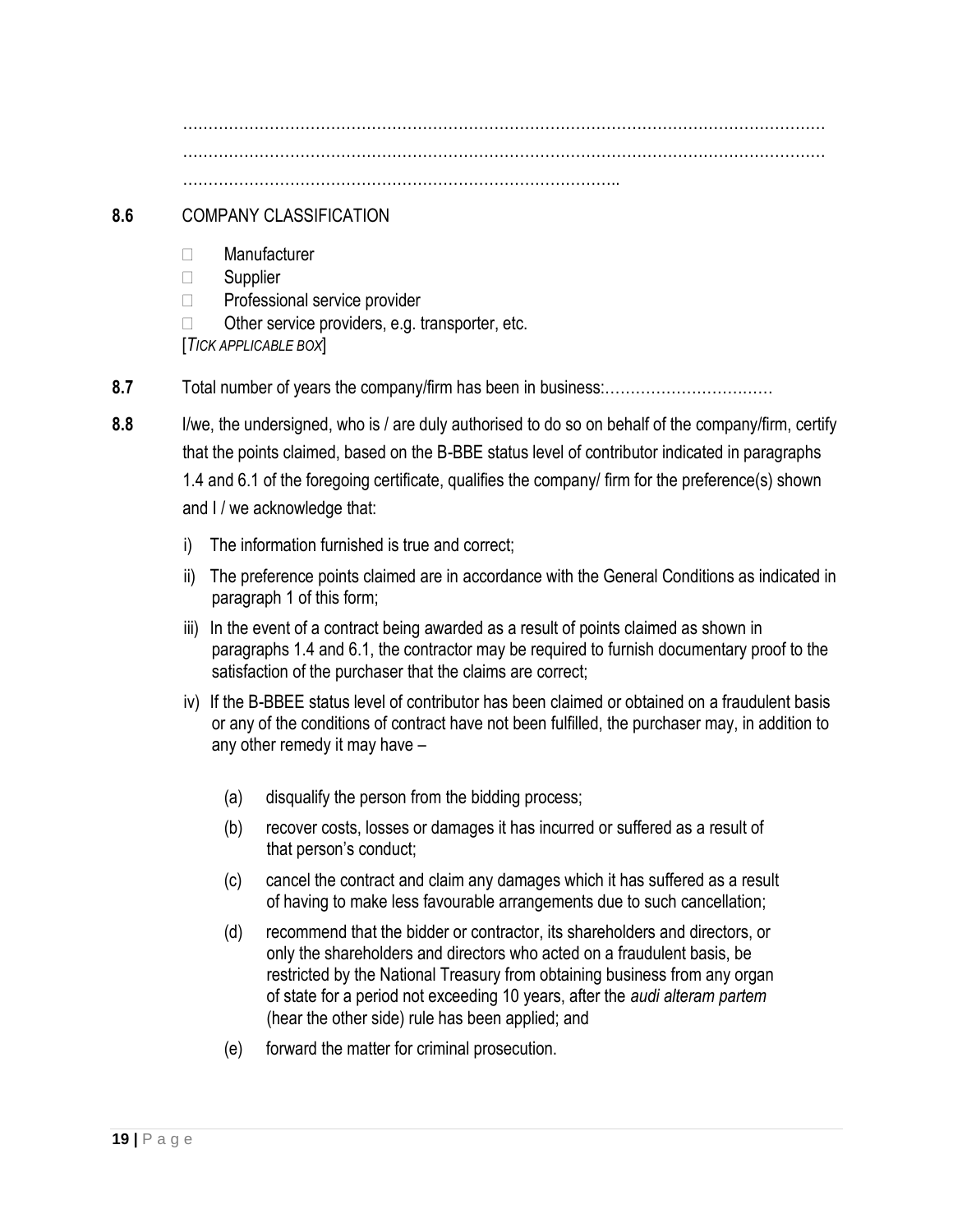| <b>WITNESSES</b> |                            |
|------------------|----------------------------|
|                  | SIGNATURE(S) OF BIDDERS(S) |
| ົ                |                            |
|                  | DATE:                      |
|                  | ADDRESS                    |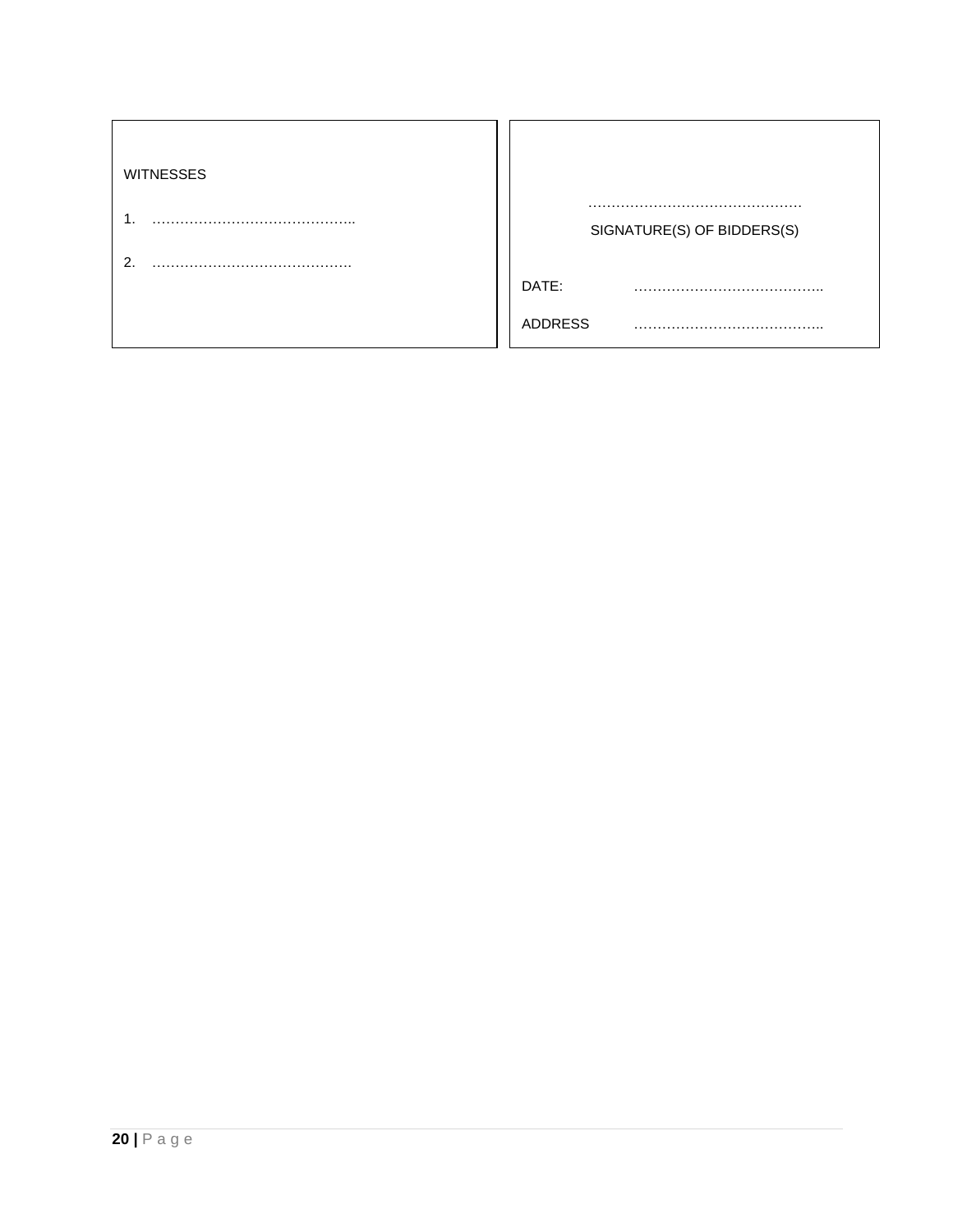## **DECLARATION OF BIDDER'S PAST SUPPLY CHAIN MANAGEMENT PRACTICES**

- a) This Standard Bidding Document must form part of all bids invited.
- b) It serves as a declaration to be used by institutions in ensuring that when goods and services are being procured, all reasonable steps are taken to combat the abuse of the supply chain management system.
- c) The bid of any bidder may be disregarded if that bidder, or any of its directors have
	- i) abused the institution's supply chain management system;
	- ii) committed fraud or any other improper conduct in relation to such system; or
	- iii) Failed to perform on any previous contract.
- d) **In order to give effect to the above, the following questionnaire must be completed and submitted with the bid.**

| Item  | Question                                                                                                                                                                                                                                                                                                                                                                                                                                                          | <b>Yes</b>            | <b>No</b> |
|-------|-------------------------------------------------------------------------------------------------------------------------------------------------------------------------------------------------------------------------------------------------------------------------------------------------------------------------------------------------------------------------------------------------------------------------------------------------------------------|-----------------------|-----------|
| 4.1   | Is the bidder or any of its directors listed on the National Treasury's database<br>as companies or persons prohibited from doing business with the public<br>sector?                                                                                                                                                                                                                                                                                             | Yes                   | No        |
|       | (Companies or persons who are listed on this database were informed in writing of<br>this restriction by the National Treasury after the <i>audi alteram partem</i> rule was<br>applied).                                                                                                                                                                                                                                                                         |                       |           |
| 4.1.1 | If so, furnish particulars:                                                                                                                                                                                                                                                                                                                                                                                                                                       |                       |           |
| 4.2   | Is the bidder or any of its directors listed on the Register for Tender Defaulters in terms<br>of section 29 of the Prevention and Combating of Corrupt Activities Act (No 12 of<br>2004)?<br>Register enter the<br>National<br>Treasury's<br>website,<br>To<br>this<br>access<br>www.treasury.gov.za, click on the icon "Register for Tender Defaulters" or<br>submit your written request for a hard copy of the Register to facsimile number<br>(012) 3265445. | Yes                   | <b>No</b> |
| 4.2.1 | If so, furnish particulars:                                                                                                                                                                                                                                                                                                                                                                                                                                       |                       |           |
| 4.3   | Was the bidder or any of its directors convicted by a court of law (including a court<br>outside of the Republic of South Africa) for fraud or corruption during the past five<br>vears?                                                                                                                                                                                                                                                                          | Yes<br>$\mathbb{R}^n$ | <b>No</b> |
| 4.3.1 | If so, furnish particulars:                                                                                                                                                                                                                                                                                                                                                                                                                                       |                       |           |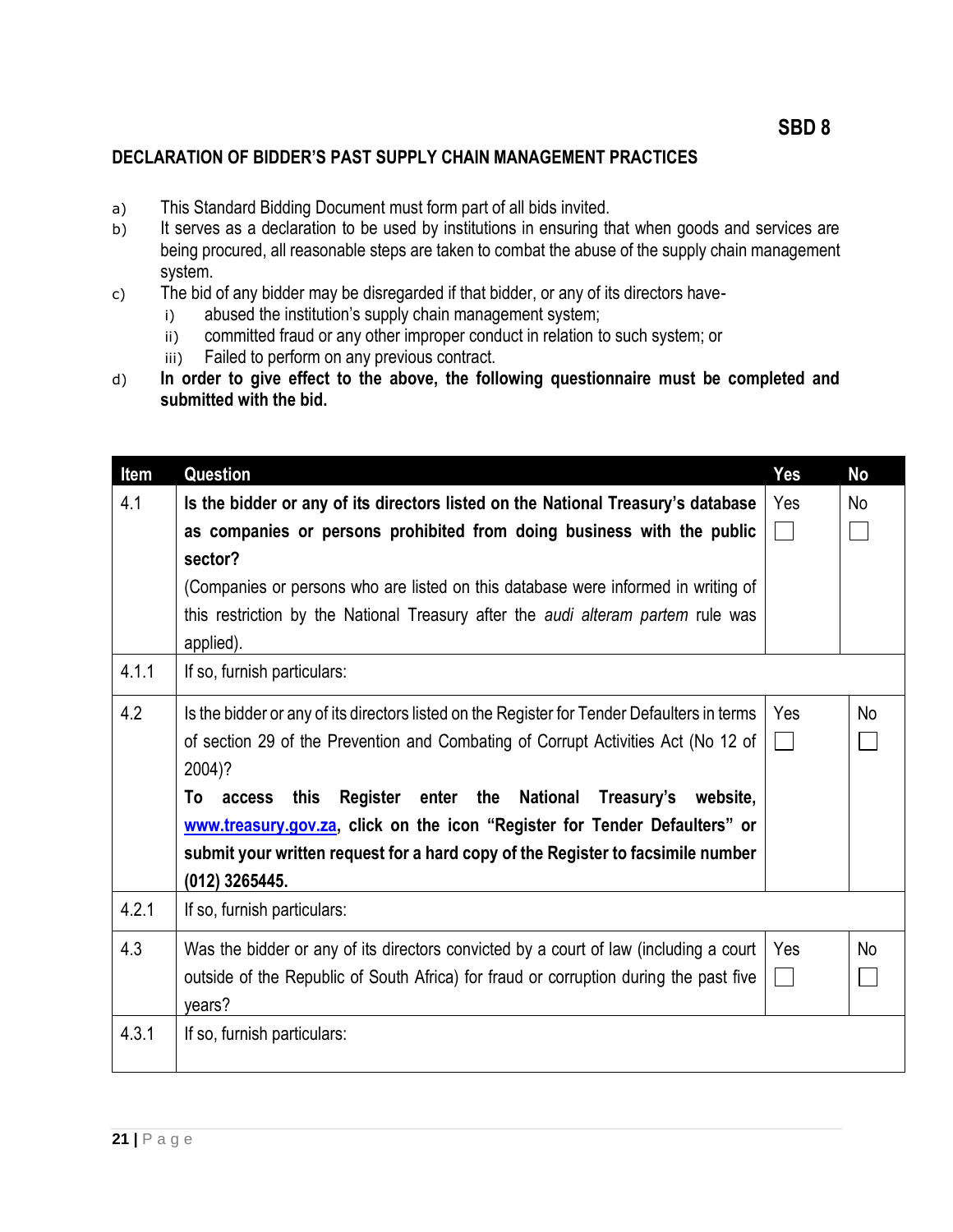| 4.4   | Was any contract between the bidder and any organ of state terminated during the<br>past five years on account of failure to perform on or comply with the contract? | Yes | No |
|-------|----------------------------------------------------------------------------------------------------------------------------------------------------------------------|-----|----|
| 4.4.1 | If so, furnish particulars:                                                                                                                                          |     |    |

# **CERTIFICATION**

**I, THE UNDERSIGNED (FULL NAME)…………………………………………………**

**CERTIFY THAT THE INFORMATION FURNISHED ON THIS DECLARATION FORM IS TRUE AND CORRECT.**

**I ACCEPT THAT, IN ADDITION TO CANCELLATION OF A CONTRACT, ACTION MAY BE TAKEN AGAINST ME SHOULD THIS DECLARATION PROVE TO BE FALSE.**

| <b>Signature</b> | <b>Date</b>    |
|------------------|----------------|
|                  |                |
| <b>Position</b>  | Name of Bidder |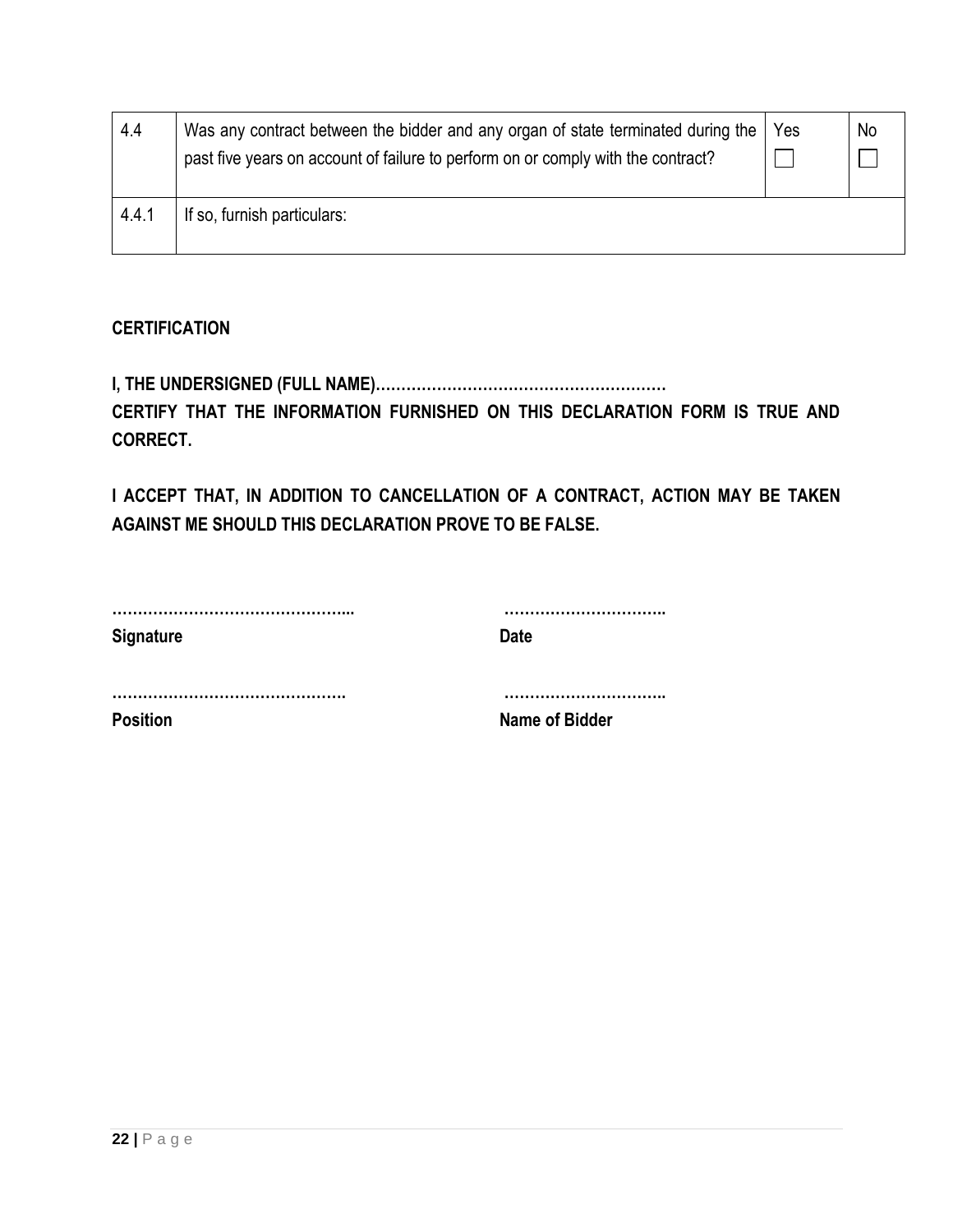### **CERTIFICATE OF INDEPENDENT BID DETERMINATION**

- 1 This Standard Bidding Document (SBD) must form part of all bids<sup>1</sup> invited.
- 2 Section 4 (1) (b) (iii) of the Competition Act No. 89 of 1998, as amended, prohibits an agreement between, or concerted practice by, firms, or a decision by an association of firms, if it is between parties in a horizontal relationship and if it involves collusive bidding (or bid rigging).² Collusive bidding is a *pe se* prohibition meaning that it cannot be justified under any grounds.
- 3 Treasury Regulation 16A9 prescribes that accounting officers and accounting authorities must take all reasonable steps to prevent abuse of the supply chain management system and authorizes accounting officers and accounting authorities to:
	- a. disregard the bid of any bidder if that bidder, or any of its directors have abused the institution's supply chain management system and or committed fraud or any other improper conduct in relation to such system.
	- b. cancel a contract awarded to a supplier of goods and services if the supplier committed any corrupt or fraudulent act during the bidding process or the execution of that contract.
- 4 This SBD serves as a certificate of declaration that would be used by institutions to ensure that, when bids are considered, reasonable steps are taken to prevent any form of bid-rigging.
- 5 In order to give effect to the above, the attached Certificate of Bid Determination (SBD 9) must be completed and submitted with the bid:

**¹ Includes price quotations, advertised competitive bids, limited bids and proposals.**

**² Bid rigging (or collusive bidding) occurs when businesses, that would otherwise be expected to compete, secretly conspire to raise prices or lower the quality of goods and / or services for purchasers who wish to acquire goods and / or services through a bidding process. Bid rigging is, therefore, an agreement between competitors not to compete.**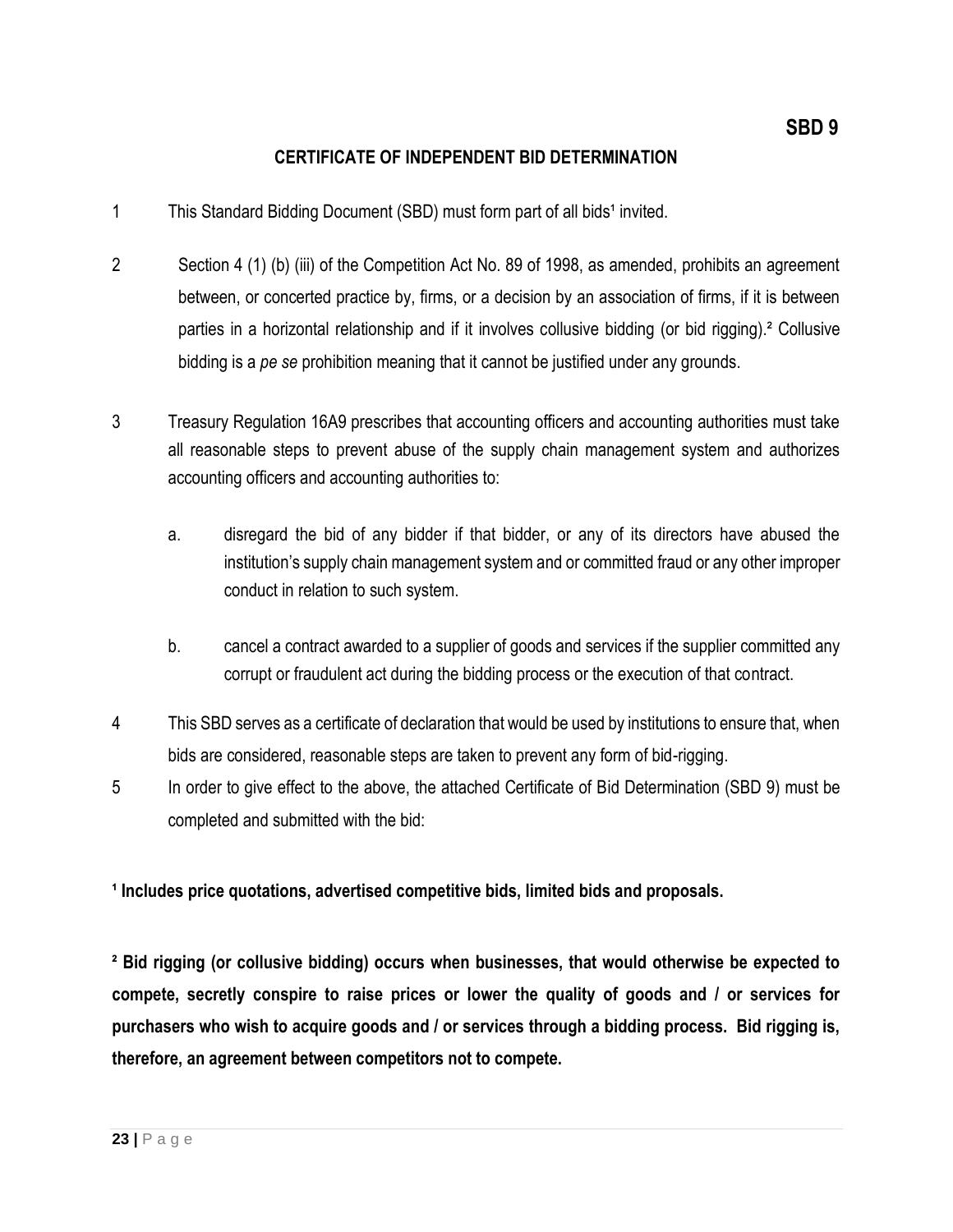# **CERTIFICATE OF INDEPENDENT BID DETERMINATION**

I, the undersigned, in submitting the accompanying bid:

(Bid Number and Description)

in response to the invitation for the bid made by:

(Name of Institution)

do hereby make the following statements that I certify to be true and complete in every respect:

\_\_\_\_\_\_\_\_\_\_\_\_\_\_\_\_\_\_\_\_\_\_\_\_\_\_\_\_\_\_\_\_\_\_\_\_\_\_\_\_\_\_\_\_\_\_\_\_\_\_\_\_\_\_\_\_\_\_\_\_\_\_\_\_\_\_\_\_\_\_\_\_\_\_\_\_\_\_

\_\_\_\_\_\_\_\_\_\_\_\_\_\_\_\_\_\_\_\_\_\_\_\_\_\_\_\_\_\_\_\_\_\_\_\_\_\_\_\_\_\_\_\_\_\_\_\_\_\_\_\_\_\_\_\_\_\_\_\_\_\_\_\_\_\_\_\_\_\_\_\_

I certify, on behalf of: the state of the state of the state of the state of the state of the state of the stat

(Name of Bidder)

- 1. I have read and I understand the contents of this Certificate;
- 2. I understand that the accompanying bid will be disqualified if this Certificate is found not to be true and complete in every respect;
- 3. I am authorized by the bidder to sign this Certificate, and to submit the accompanying bid, on behalf of the bidder;
- 4. Each person whose signature appears on the accompanying bid has been authorized by the bidder to determine the terms of, and to sign the bid, on behalf of the bidder;
- 5. For the purposes of this Certificate and the accompanying bid, I understand that the word "competitor" shall include any individual or organization, other than the bidder, whether or not affiliated with the bidder, who:
	- (a) has been requested to submit a bid in response to this bid invitation;
	- (b) could potentially submit a bid in response to this bid invitation, based on their qualifications, abilities or experience; and
	- (c) provides the same goods and services as the bidder and/or is in the same line of business as the bidder
- 6. The bidder has arrived at the accompanying bid independently from, and without consultation, communication, agreement or arrangement with any competitor. However communication between partners in a joint venture or consortium<sup>3</sup> will not be construed as collusive bidding.